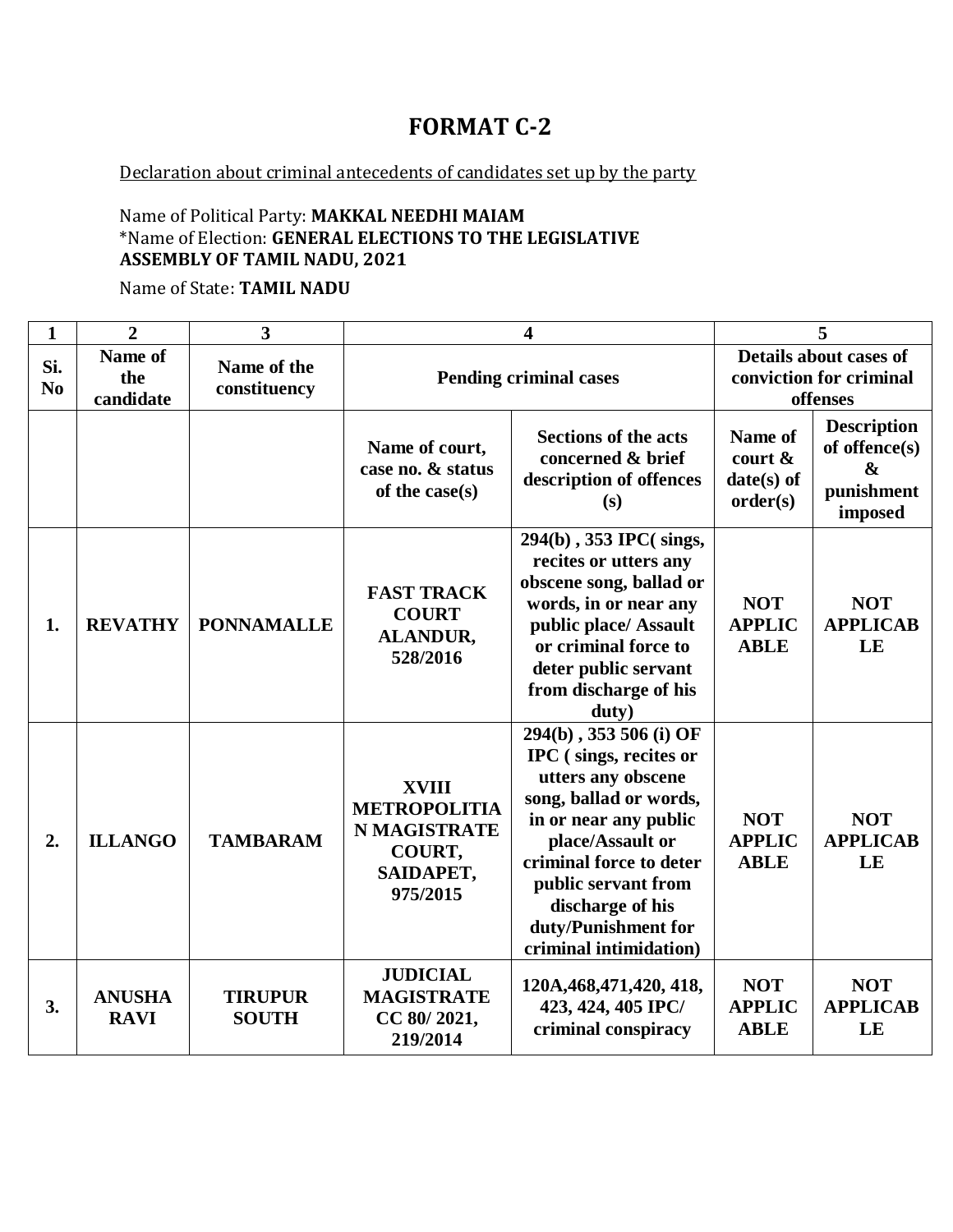| 6 | <b>SHAKILA</b>                | <b>PENNAGARAM</b>      | <b>FAST TRACK</b><br>COURT,<br>DARMAPURI,<br>$(47, 49, 50)$ OF<br>2020/ case pending                                 | wrongful restraint)<br><b>138 OF NI ACT/</b><br><b>Dishonour of cheque</b><br>for insufficiency, etc.,<br>of funds in the account                                                                                                                                                                                                                                                                                                                                                                                                                                                                                                                                                                                   | <b>NOT</b><br><b>APPLIC</b><br><b>ABLE</b> | <b>NOT</b><br><b>APPLICAB</b><br>LE |
|---|-------------------------------|------------------------|----------------------------------------------------------------------------------------------------------------------|---------------------------------------------------------------------------------------------------------------------------------------------------------------------------------------------------------------------------------------------------------------------------------------------------------------------------------------------------------------------------------------------------------------------------------------------------------------------------------------------------------------------------------------------------------------------------------------------------------------------------------------------------------------------------------------------------------------------|--------------------------------------------|-------------------------------------|
| 5 | <b>NANDAK</b><br><b>UMAR</b>  | <b>PERUNTHURA</b><br>I | <b>JUDICIAL</b><br>MAGISTRATE,<br>CC31/2014,<br>CC127/2014,<br>CC84/2018,<br>CC86/2018,<br>STC774/2018,<br>CC99/2020 | 294(b), 342, 384, 506<br>$(i)$ , 506 $(ii)$ , 417, 418,<br>374, 323, 324, 341 IPC<br>(sings, recites or utters)<br>any obscene song,<br>ballad or words, in or<br>near any public place/<br><b>Punishment for</b><br>wrongful confinement /<br><b>Punishment for</b><br>extortion/Punishment<br>for criminal<br>intimidation/Punishme<br>nt for criminal<br>intimidation/<br><b>Punishment for</b><br>cheating/Cheating<br>with knowledge that<br>wrongful loss may<br>ensue to person whose<br>interest offender is<br>bound to protect/<br><b>Having possession of</b><br>document/ Punishment<br>for voluntarily causing<br>hurt/Voluntarily<br>causing hurt by<br>dangerous weapons or<br>means/ Punishment for | <b>NOT</b><br><b>APPLIC</b><br><b>ABLE</b> | <b>NOT</b><br><b>APPLICAB</b><br>LE |
| 4 | <b>NESAM</b><br><b>JOSEPH</b> | <b>SIVAGANGA</b>       | <b>JUDICIAL</b><br>MAGISTRATE,<br>CC38/2017                                                                          | 468,471,420 IPC<br>(Forgery for purpose<br>of cheating/ Using as<br>genuine a forged/<br><b>Cheating and</b><br>dishonestly inducing<br>delivery of property)                                                                                                                                                                                                                                                                                                                                                                                                                                                                                                                                                       | <b>NOT</b><br><b>APPLIC</b><br><b>ABLE</b> | <b>NOT</b><br><b>APPLICAB</b><br>LE |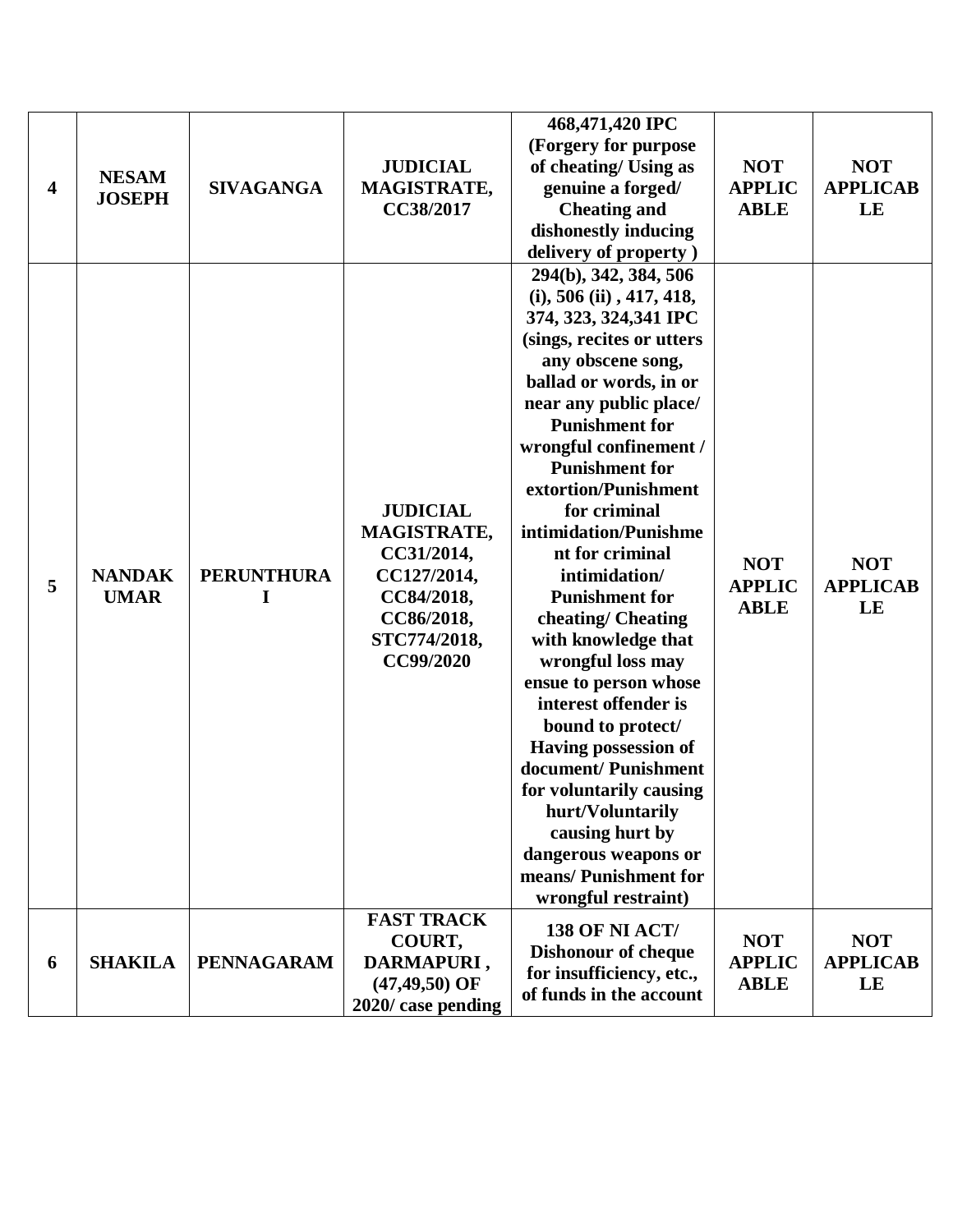| 7  | <b>VIVEKAN</b><br><b>ANDAN</b>        | <b>RAJAPALAYA</b><br>M                 | <b>CRIME NO</b><br>404/2020,<br><b>TENKASI/FIR is</b><br>pendng, yet to<br>reach court                             | 143, 270 IPC (unlawful<br>assembly)                                                                                                                                                                                                                                                                                                                                                                                | <b>NOT</b><br><b>APPLIC</b><br><b>ABLE</b> | <b>NOT</b><br><b>APPLICAB</b><br>LE |
|----|---------------------------------------|----------------------------------------|--------------------------------------------------------------------------------------------------------------------|--------------------------------------------------------------------------------------------------------------------------------------------------------------------------------------------------------------------------------------------------------------------------------------------------------------------------------------------------------------------------------------------------------------------|--------------------------------------------|-------------------------------------|
| 8  | <b>PRABHU</b>                         | <b>SANKARANKO</b><br>VIL               | <b>JUDICIAL</b><br>MAGISTRATE,<br>CC437/2019,<br><b>TIRUNELVELI/</b><br>case pending                               | 153A, 188, 505 (1) (K),<br>505 (2) IPC (<br><b>Promoting enmity</b><br>between different<br>groups on grounds of<br>religion, race, place of<br>birth, residence,<br>language, etc., and<br>doing acts prejudicial<br>to maintenance of<br>harmony/<br><b>Disobedience to order</b><br>duly promulgated by<br>public servant/<br>/Whoever makes,<br>publishes or circulates<br>any statement, rumour<br>or report) | <b>NOT</b><br><b>APPLIC</b><br><b>ABLE</b> | <b>NOT</b><br><b>APPLICAB</b><br>LE |
| 9  | <b>MANIMA</b><br><b>RAN</b>           | <b>VIRUDHUNAG</b><br><b>AR</b>         | <b>CRIME NO</b><br>529/2020,<br><b>VIRUDHUNAGA</b><br>R, UNDER<br><b>INVESTIGATIO</b><br>N- CASE<br><b>PENDING</b> | 143,188,270 - IPC<br>(unlawful assembly./<br><b>Disobedience to order</b><br>duly promulgated by<br>public servant/<br><b>Malignant act likely to</b><br>spread infection of<br>disease dangerous to<br>life)                                                                                                                                                                                                      | <b>NOT</b><br><b>APPLIC</b><br><b>ABLE</b> | <b>NOT</b><br><b>APPLICAB</b><br>LE |
| 10 | <b>ABUBACK</b><br>ER<br><b>SIDDIQ</b> | <b>TIRUCHIRAPP</b><br><b>ALLI WEST</b> | STC 287/2018-<br><b>CASE PENDING</b>                                                                               | $143, 290, 41$ (b) (a)<br><b>TNCP</b> (unlawful<br>assembly)                                                                                                                                                                                                                                                                                                                                                       | <b>NOT</b><br><b>APPLIC</b><br><b>ABLE</b> | <b>NOT</b><br><b>APPLICAB</b><br>LE |
| 11 | K.M<br><b>SAREEF</b>                  | <b>THOUSAND</b><br><b>LIGHTS</b>       | STC NO 846/2020,<br>CR NO 763/2019 -<br><b>CASE PENDING</b>                                                        | 143, 341, 283, 143, 353,<br>$7(1)$ (a) unlawful<br>assembly/Punishment<br>for wrongful<br>restraint/Danger or<br>obstruction in public<br>way or line of<br>navigation/Assault or<br>criminal force to deter<br>public servant from                                                                                                                                                                                | <b>NOT</b><br><b>APPLIC</b><br><b>ABLE</b> | <b>NOT</b><br><b>APPLICAB</b><br>LE |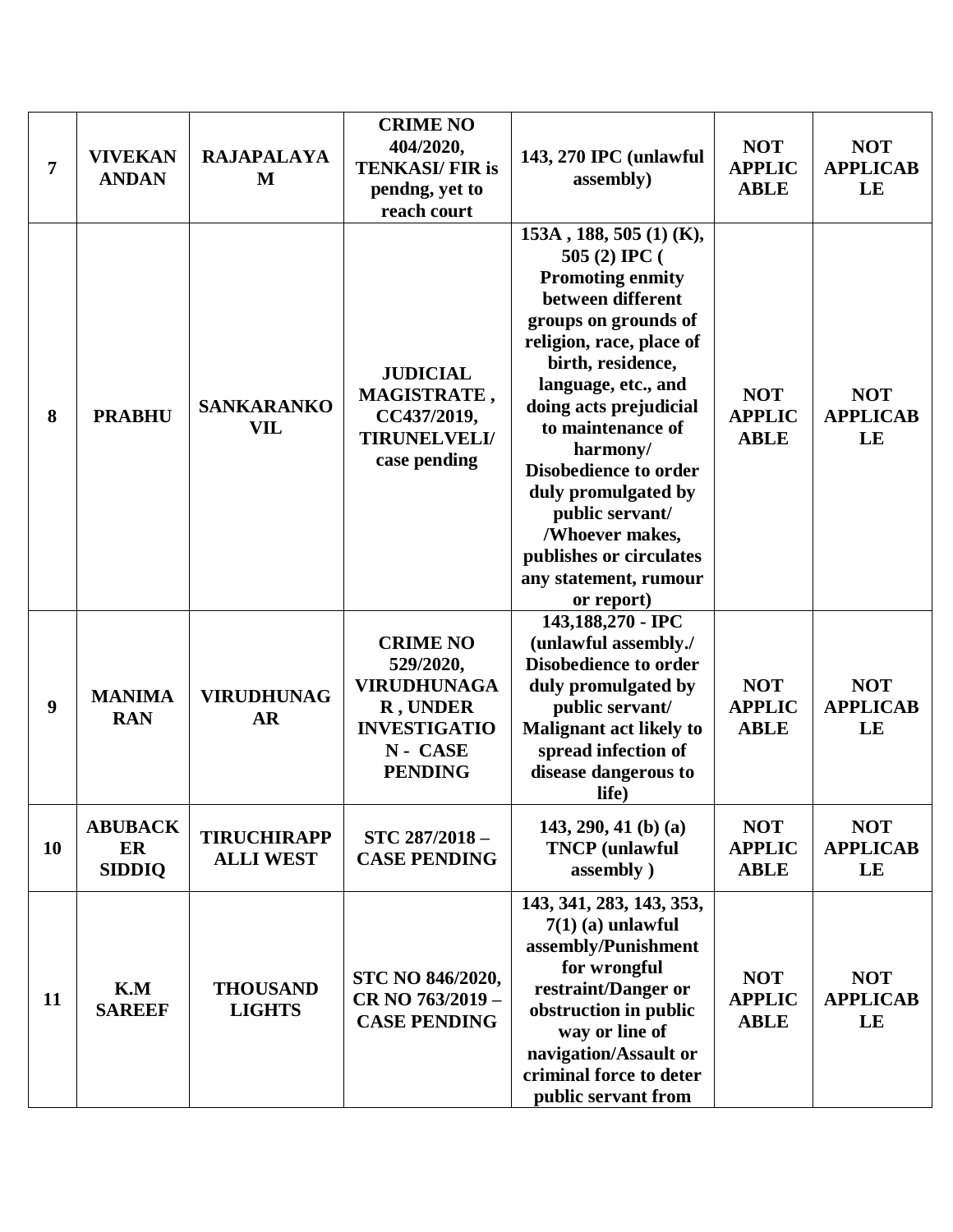|    |                                              |                   |                                                                                            | discharge of his duty/<br>with intent to cause<br>any person to abstain<br>from doing or to do<br>any act)                                                                                                                                                                                                |                                            |                                     |
|----|----------------------------------------------|-------------------|--------------------------------------------------------------------------------------------|-----------------------------------------------------------------------------------------------------------------------------------------------------------------------------------------------------------------------------------------------------------------------------------------------------------|--------------------------------------------|-------------------------------------|
| 12 | <b>VETRIVE</b><br>L                          | <b>VEDASANDUR</b> | <b>CRIME NO</b><br>$1008/2020 - CASE$<br><b>PENDING</b>                                    | 143, 188, 269 (<br>unlawful assembly)                                                                                                                                                                                                                                                                     | <b>NOT</b><br><b>APPLIC</b><br><b>ABLE</b> | <b>NOT</b><br><b>APPLICAB</b><br>LE |
| 13 | <b>ANBIN</b><br><b>POIYAMO</b><br><b>ZHI</b> | <b>TINDIVANAM</b> | <b>JUDICIAL</b><br><b>MAGISTRATE</b><br>,CC230/2013,<br>TINDIVANAM-<br><b>CASE PENDING</b> | 143, 341, 188, 155A,<br>506 (i) (an unlawful<br>assembly / Punishment<br>for wrongful<br>restraint/Disobedience<br>to order duly<br>promulgated by public<br>servant/Liability of<br>person for whose<br>benefit riot is<br>committed/Punishment<br>for criminal<br>intimidation)                         | <b>NOT</b><br><b>APPLIC</b><br><b>ABLE</b> | <b>NOT</b><br><b>APPLICAB</b><br>LE |
| 14 | <b>BABUJ</b>                                 | <b>GUDALUR</b>    | <b>JUDICIAL</b><br>MAGISTRATE,<br>CR NO 155/2019<br>& 153/2019 -<br><b>CASE PENDING</b>    | 286 IPC, 4A (1a) 4<br>TNOPPAD ACT,<br><b>GUDALUR</b> (Negligent<br>conduct with respect to<br>explosive substance/<br><b>Extension of Code to</b><br>extra-territorial<br>offences)                                                                                                                       | <b>NOT</b><br><b>APPLIC</b><br><b>ABLE</b> | <b>NOT</b><br><b>APPLICAB</b><br>LE |
| 15 | <b>SENTHIL</b><br><b>RAJ</b>                 | <b>VALPARAI</b>   | <b>FIR NO</b><br>1106/2018,<br>KOVAI - CASE<br><b>PENDING</b>                              | 153A, 505(2) IPC<br>(Promoting enmity<br>between different<br>groups on grounds of<br>religion, race, place of<br>birth, residence,<br>language, etc., and<br>doing acts prejudicial<br>to maintenance of<br>harmony/ Whoever<br>makes, publishes or<br>circulates any<br>statement, rumour or<br>report) | <b>NOT</b><br><b>APPLIC</b><br><b>ABLE</b> | <b>NOT</b><br><b>APPLICAB</b><br>LE |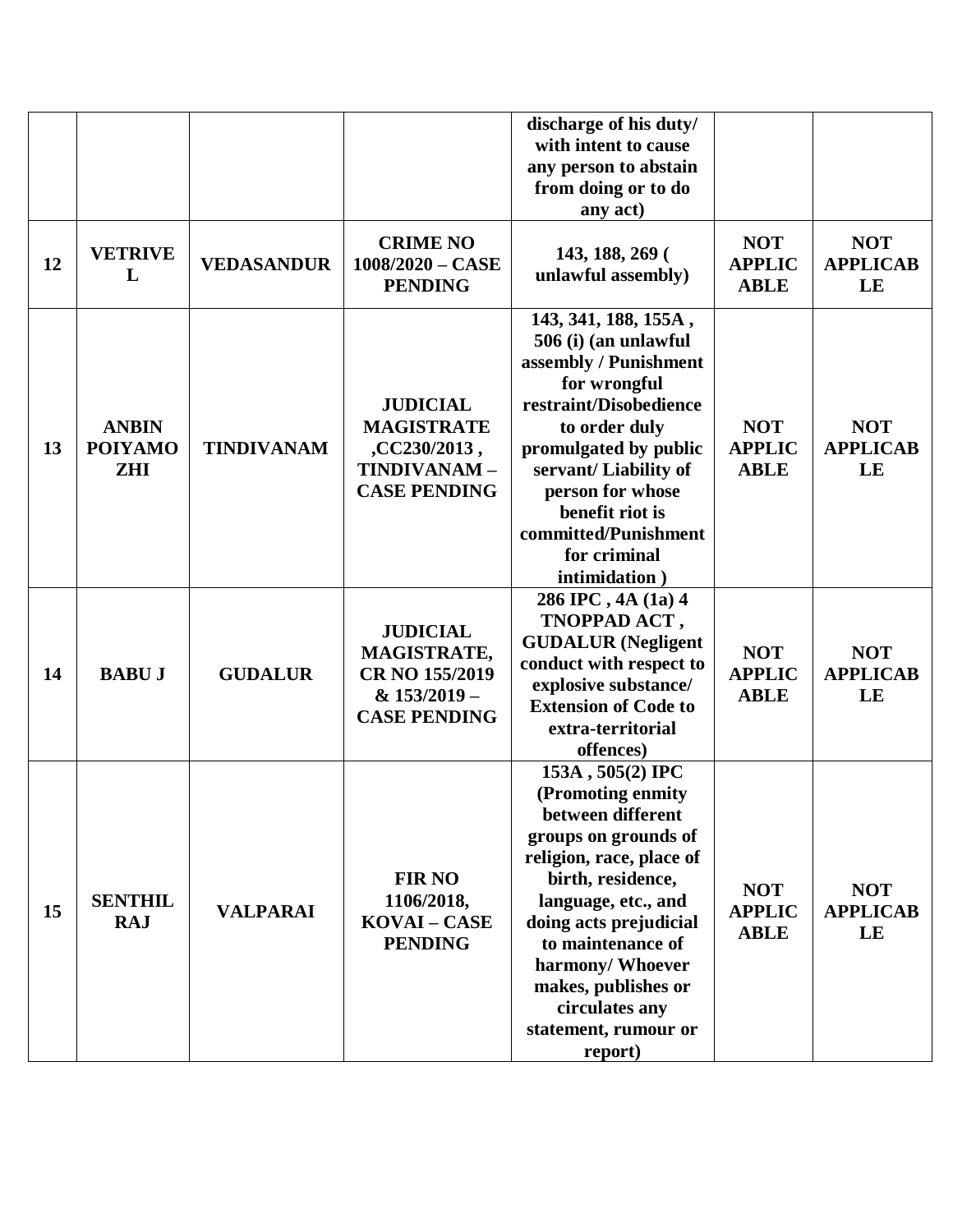| 16 | <b>RAM</b><br><b>KUMAR</b>    | <b>TIRUMANGAL</b><br>AM           | <b>CASE NO 24/2019</b><br>$- CASE$<br><b>PENDING</b>                        | 147, 148, 323, 384,<br>506(2) (Punishment<br>for rioting/Rioting,<br>armed with deadly<br>weapon/Punishment<br>for voluntarily causing<br>hurt/Punishment for<br>extortion/Punishment<br>for criminal<br>intimidation)                                                                                                                                                                                                                                                                                                                                                                                                                                                                                                                       | <b>NOT</b><br><b>APPLIC</b><br><b>ABLE</b> | <b>NOT</b><br><b>APPLICAB</b><br>LE |
|----|-------------------------------|-----------------------------------|-----------------------------------------------------------------------------|----------------------------------------------------------------------------------------------------------------------------------------------------------------------------------------------------------------------------------------------------------------------------------------------------------------------------------------------------------------------------------------------------------------------------------------------------------------------------------------------------------------------------------------------------------------------------------------------------------------------------------------------------------------------------------------------------------------------------------------------|--------------------------------------------|-------------------------------------|
| 17 | <b>GUNASEK</b><br><b>ARAN</b> | <b>ANDIPATTY</b>                  | CR NO 369/2018,<br>68/2020, 482/2020<br>- CASE<br><b>PENDING</b>            | 151 Cr.PC, 143, 341,<br>283 IPC, 294(b), 323,<br>324, 379, 506 (ii), 294<br><b>IPC</b> (A police officer<br>knowing of a design to<br>commit any cognizable<br>offence may arrest,<br>without orders from a<br><b>Magistrate and</b><br>without a warrant/<br>unlawful assembly,<br>shall be punished with<br>/Punishment for<br>wrongful<br>restraint/Danger or<br>obstruction in public<br>way or line of<br>navigation/sings,<br>recites or utters any<br>obscene song, ballad or<br>words, in or near any<br>public<br>place/Punishment for<br>voluntarily causing<br>hurt/Voluntarily<br>causing hurt by<br>dangerous weapons or<br>means/Punishment for<br>theft/Punishment for<br>criminal<br>intimidation/Obscene<br>acts and songs) | <b>NOT</b><br><b>APPLIC</b><br><b>ABLE</b> | <b>NOT</b><br><b>APPLICAB</b><br>LE |
| 18 | <b>KAMAL</b><br><b>HASAAN</b> | <b>COIMBATORE</b><br><b>SOUTH</b> | Before the $1st$ –<br><b>District Munsif</b><br>cum Judicial<br>Magistrate, | Section: 153A and<br>295A of IPC-<br><b>Allegation for</b><br>promoting enmity                                                                                                                                                                                                                                                                                                                                                                                                                                                                                                                                                                                                                                                               | <b>NOT</b><br><b>APPLIC</b><br><b>ABLE</b> | <b>NOT</b><br><b>APPLICAB</b><br>LE |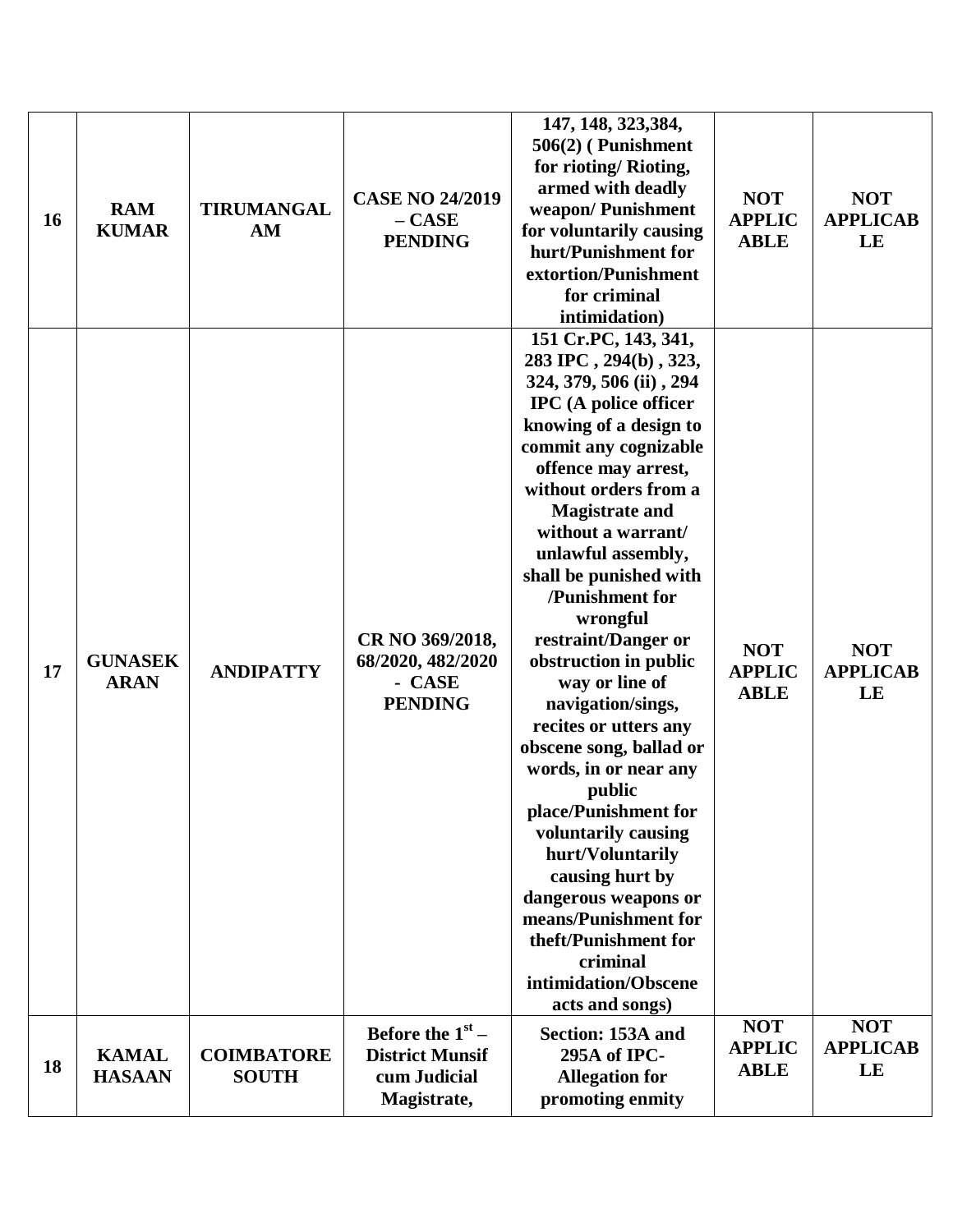|    |               |               | Aravakurichi-<br>$CC 12$ of $2021 -$<br><b>Filed recently</b><br>based on FIR No:<br>154/2019 before<br>Aravakurichi,<br><b>Police Station,</b><br>Karur.                                                                                                               | between different<br>groups on grounds of<br>religions, race, place of<br>birth, residence<br>language, etc.,                                                                                                                                                                                                       |                                            |                                     |
|----|---------------|---------------|-------------------------------------------------------------------------------------------------------------------------------------------------------------------------------------------------------------------------------------------------------------------------|---------------------------------------------------------------------------------------------------------------------------------------------------------------------------------------------------------------------------------------------------------------------------------------------------------------------|--------------------------------------------|-------------------------------------|
|    |               |               | FIR No: 305/2018,<br><b>Thoothukudi</b><br><b>South Police</b><br>Station,<br>Thoothukudi. (<br><b>Petition to Quash</b><br><b>FIR has been filed</b><br>$as - Crl$ O.P No.<br>3884 of 2021,<br>before the High<br><b>Court of Madras,</b><br>Madurai Bench.            | Section 143, 188 and<br>153A of IPC -<br><b>Allegation for</b><br><b>Unlawful Assembly,</b><br><b>Disobedience to order</b><br>duly promulgated by<br>public servant and<br><b>Promoting enmity</b><br>between different<br>groups on grounds of<br>religion, race, place of<br>birth, residence,<br>language, etc. | <b>NOT</b><br><b>APPLICAB</b><br>LE        | <b>NOT</b><br><b>APPLICABLE</b>     |
|    |               |               | <b>Before the Judicial</b><br><b>Magistrate Court,</b><br><b>Valliyoor</b><br>$CC$ 91 of 2017 –<br><b>Petition to Quash</b><br>the compliant has<br>been filed as<br>Crl.O.P. (MD). No<br>5690 of 2017,<br>before the High<br><b>Court of Madras,</b><br>Madurai Bench. | Section: $298$ of IPC –<br><b>Allegation for Uttering</b><br>words, etc., with<br>deliberate intent to<br>wound the religious<br>feelings of any person                                                                                                                                                             | <b>NOT</b><br><b>APPLICAB</b><br>LE        | <b>NOT</b><br><b>APPLICABLE</b>     |
| 19 | <b>Snehan</b> | Virugambakkam | CR No: 486/2020,<br>Thirumayam<br><b>Police Station,</b><br>Pudukottai,<br><b>District</b>                                                                                                                                                                              | <b>Section 279,337 IPC -</b><br><b>Rash driving or riding</b><br>on a public way                                                                                                                                                                                                                                    | <b>NOT</b><br><b>APPLIC</b><br><b>ABLE</b> | <b>NOT</b><br><b>APPLICAB</b><br>LE |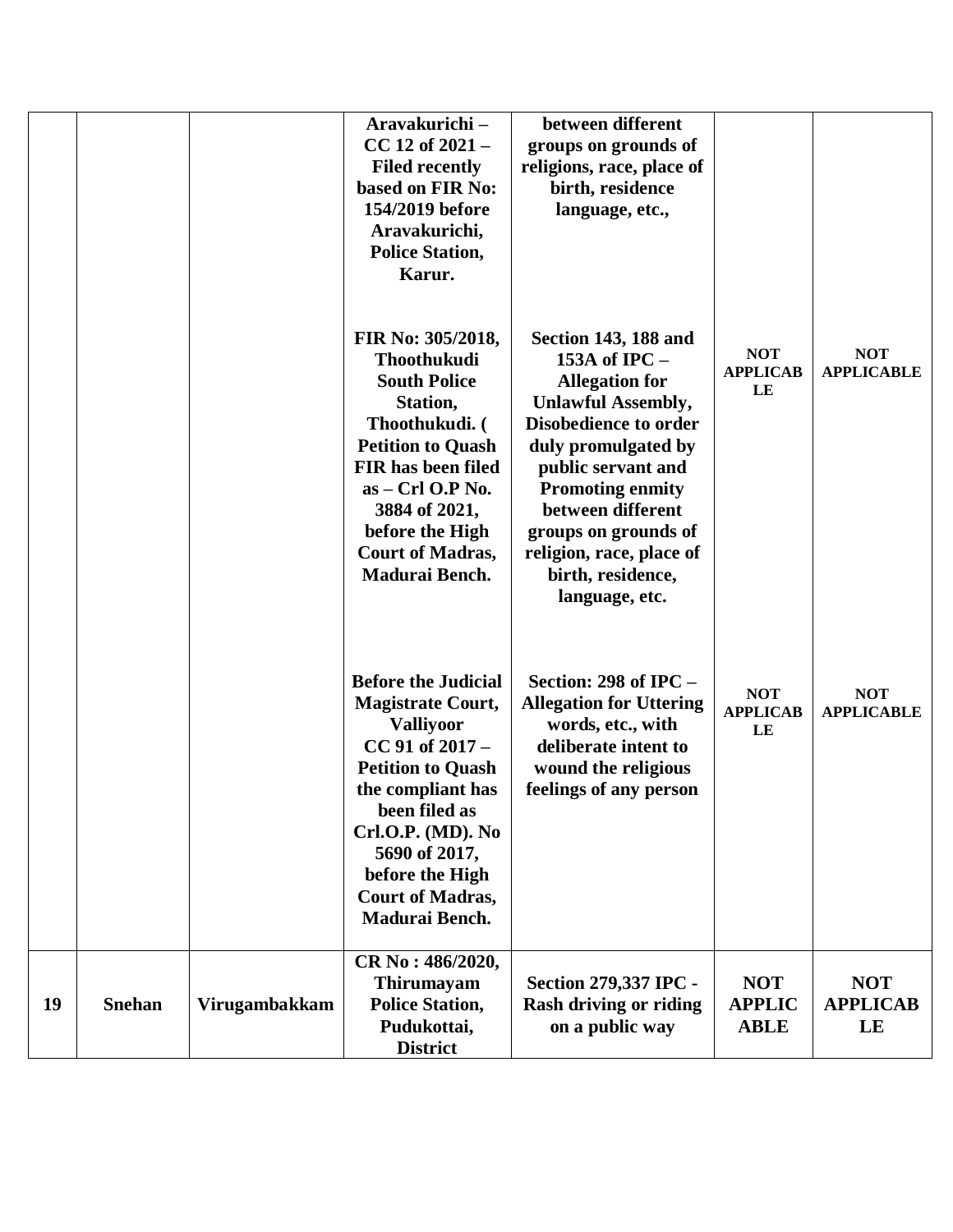| 20 | <b>JAGADIS</b><br><b>H KUMAR</b>  | <b>KOLATHUR</b>   | <b>JUDICIAL</b><br>MAGISTRATE,<br>CC NO 10/2018,<br><b>POONAMALLEE</b><br>- CASE<br><b>PENDING</b>                                                                                                | 294(b), 341,506, 352<br>(sings, recites or utters<br>any obscene song,<br>ballad or words, in or<br>near any public<br>place/Punishment for<br>wrongful<br>restraint/Punishment<br>for criminal<br>intimidation/Whoever<br>assaults or uses<br>criminal force to any<br>person otherwise than<br>on grave and sudden<br>provocation given by<br>that person) | <b>NOT</b><br><b>APPLIC</b><br><b>ABLE</b> | <b>NOT</b><br><b>APPLICAB</b><br>LE |
|----|-----------------------------------|-------------------|---------------------------------------------------------------------------------------------------------------------------------------------------------------------------------------------------|--------------------------------------------------------------------------------------------------------------------------------------------------------------------------------------------------------------------------------------------------------------------------------------------------------------------------------------------------------------|--------------------------------------------|-------------------------------------|
| 21 | <b>Senthil</b><br><b>Arumugam</b> | <b>PALLAVARAM</b> | <b>B.A.NO</b><br>2260/2015,<br><b>XVIIIMETROPO</b><br><b>LITAN</b><br><b>MAGISTRATE</b><br>COURT,<br>SAIDAPET.<br><b>CRIME NO</b><br>2641/15, E3<br><b>TEYNAMPET</b><br><b>POLICE</b><br>STATION. | <b>151 CRPC R/W;</b><br>$7(1)(a)$ CLA ACT-<br>Participated in a<br>protest opposing<br>TASMAC.                                                                                                                                                                                                                                                               | <b>NOT</b><br><b>APPLIC</b><br><b>ABLE</b> | <b>NOT</b><br><b>APPLICAB</b><br>LE |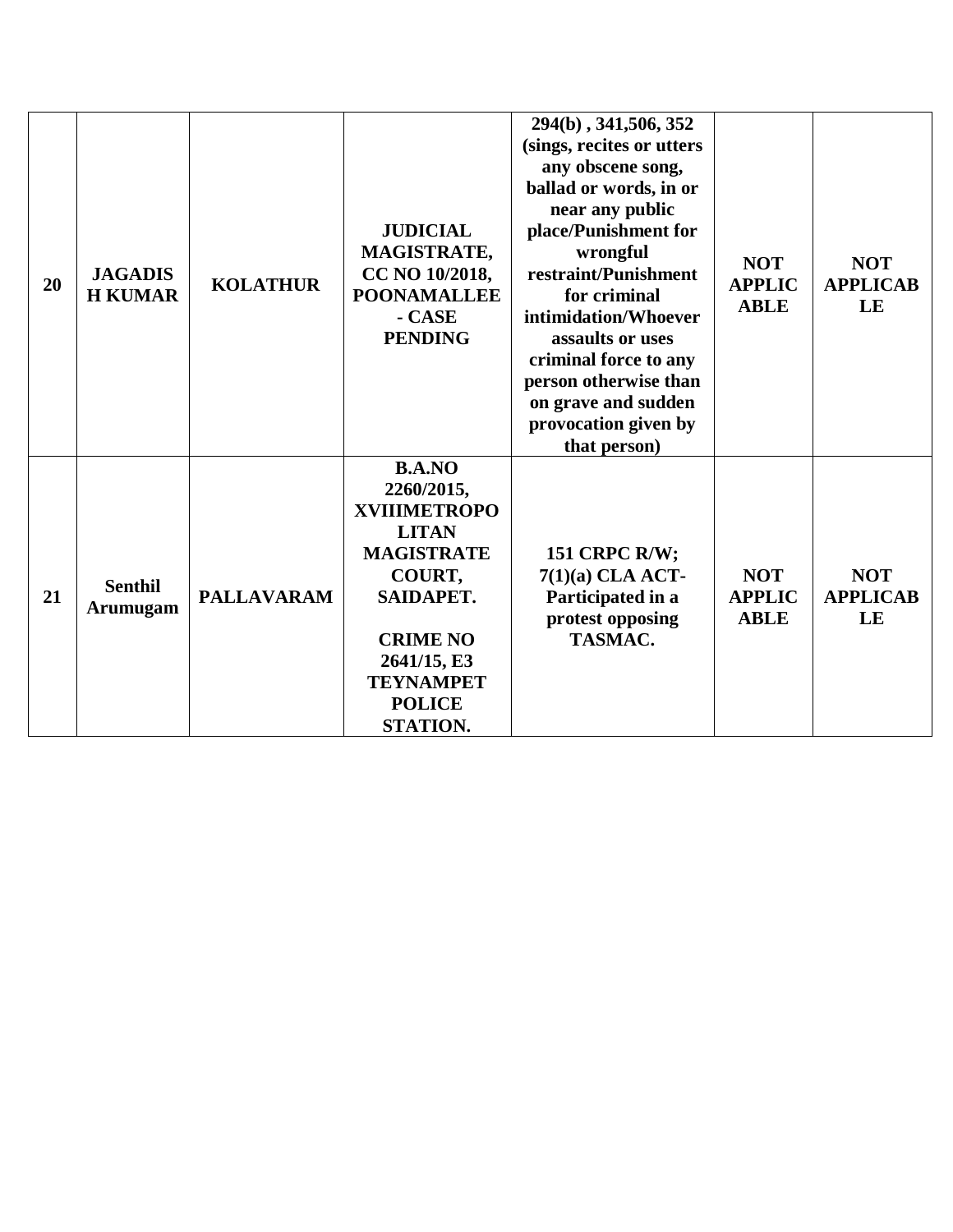# **Format C-7**

(For political parties to publish in the newspapers, social media platforms and website of the Party)

Information regarding individuals with pending criminal cases, who have been selected as candidates along with the reasons for such selection, as also as to why other individuals without criminal antecedents could not be selected as candidates.

(As per the Commission's direction issued in pursuance of the Order dated 13.02.2020 of the Hon'ble Supreme Court in contempt petition (C) no. 2192 of 2018 in WP(C) no. 536 of 2011)

Name of the Political Party: **MAKKAL NEEDHI MAIAM**

Name of the Election: **GENERAL ELECTIONS TO THE LEGISLATIVE ASSEMBLY OF TAMIL NADU 2021.**

Name of the State: **TAMIL NADU**

#### (1) Name of the Constituency **PONNAMALLE**

Name of the Candidate **REVATHY**

| <b>SI</b>      |    |                                                     |                                                                                                                                                                                                                                                                                                                                                        |
|----------------|----|-----------------------------------------------------|--------------------------------------------------------------------------------------------------------------------------------------------------------------------------------------------------------------------------------------------------------------------------------------------------------------------------------------------------------|
| NO.            |    |                                                     |                                                                                                                                                                                                                                                                                                                                                        |
| $\mathbf{1}$   |    | <b>Criminal Antecedents</b>                         |                                                                                                                                                                                                                                                                                                                                                        |
|                | a. | Nature of the Offences                              | 294(b), 353 IPC(sings, recites or<br>utters any obscene song, ballad<br>or words, in or near any public<br>place/ Assault or criminal force<br>to deter public servant from<br>discharge of his duty)                                                                                                                                                  |
|                | b. | Case No.                                            | 528/2016                                                                                                                                                                                                                                                                                                                                               |
|                | c. | Name of the Court                                   | <b>FAST TRACK COURT ALANDUR</b>                                                                                                                                                                                                                                                                                                                        |
|                | d. | Whether charges have been framed or not<br>(YES/NO) | <b>YES</b>                                                                                                                                                                                                                                                                                                                                             |
|                | e. | Date of conviction, if any                          | Not Applicable                                                                                                                                                                                                                                                                                                                                         |
|                | f. | Details of punishment undergone, If any             | Not Applicable                                                                                                                                                                                                                                                                                                                                         |
|                | g. | Any other information required to be given          | Nil                                                                                                                                                                                                                                                                                                                                                    |
| $\overline{2}$ |    | The reasons for the selection of the candidate.     | Based on the representation of<br>the Candidates, the Party<br>earnestly believes that the<br>candidate has been wrongly<br>implicated in the case and the<br>Candidate has taken appropriate<br>legal recourse to ensure the<br>honorable acquittal.<br>The Candidate has the passion,<br>dedication and commitment to<br>work for the welfare of the |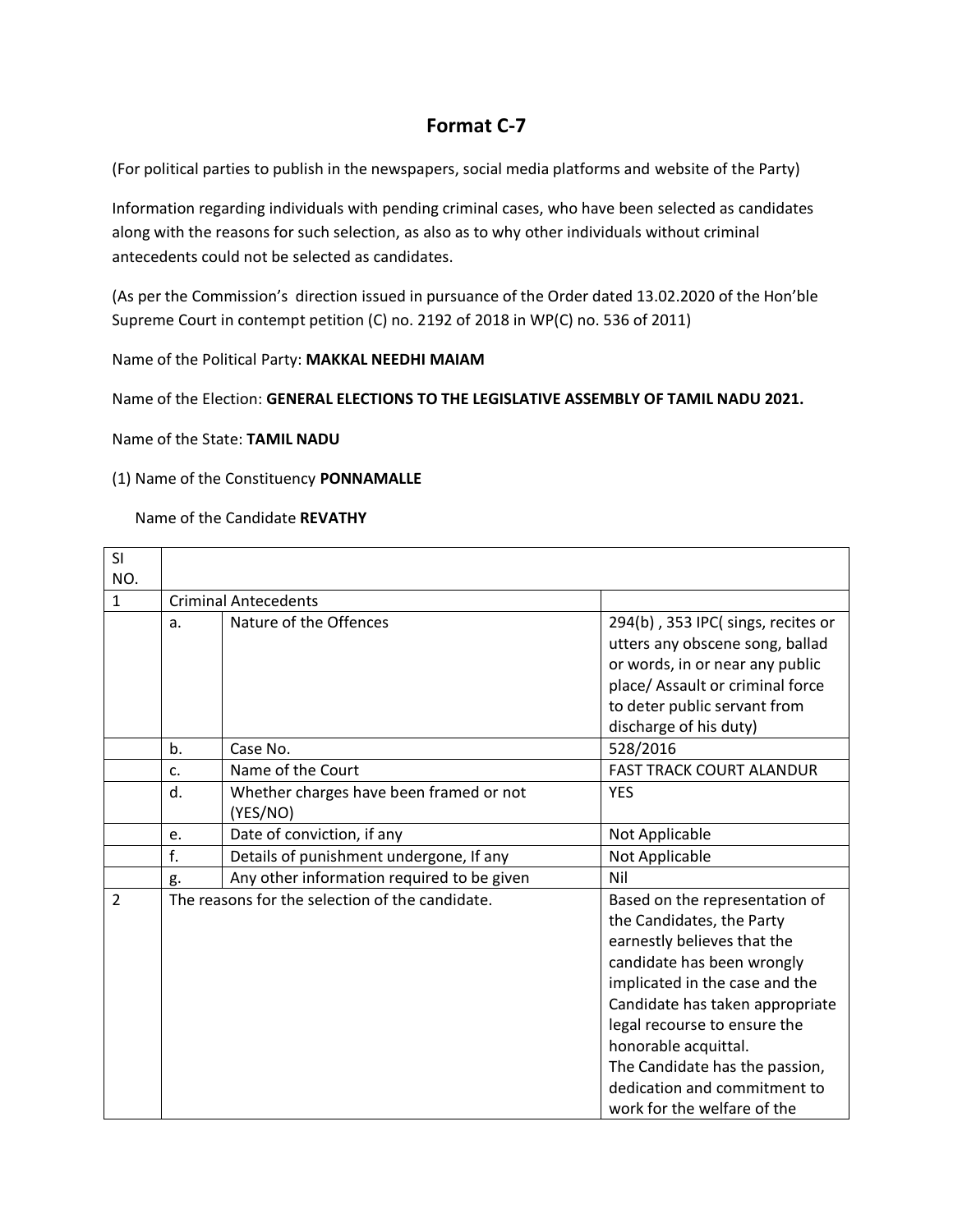|   |                                                                                                         | people.<br>The Candidate has avowed to<br>fight against corruption, which<br>the MNM wants to eradicate<br>totally.<br>The Candidate shall be available<br>for the constituency people to<br>address all their day to day<br>concerns The Party sincerely<br>believes that the Candidate is                |
|---|---------------------------------------------------------------------------------------------------------|------------------------------------------------------------------------------------------------------------------------------------------------------------------------------------------------------------------------------------------------------------------------------------------------------------|
|   |                                                                                                         | the best choice among willing<br>applicants to make the right                                                                                                                                                                                                                                              |
|   |                                                                                                         | representation for the people of<br>his constituency in the Assembly.                                                                                                                                                                                                                                      |
| 3 | Reasons as to why other individuals without criminal<br>antecedents could not be selected as candidates | For reasons mentioned above,<br>the candidate is in a better<br>position to represent and serve<br>the people of the constituency<br>and the Party than the others<br>who opted to contest. The<br>others who had opted had other<br>limitations in terms of time<br>available to spend in<br>constituency |

### (2) Name of the Constituency **TAMBARAM**

### Name of the Candidate **ILLANGO**

| <b>SI</b> |    |                                         |                                    |
|-----------|----|-----------------------------------------|------------------------------------|
| NO.       |    |                                         |                                    |
| 1         |    | <b>Criminal Antecedents</b>             |                                    |
|           | a. | Nature of the Offences                  | 294(b), 353 506 (i) OF IPC (       |
|           |    |                                         | sings, recites or utters any       |
|           |    |                                         | obscene song, ballad or words,     |
|           |    |                                         | in or near any public              |
|           |    |                                         | place/Assault or criminal force to |
|           |    |                                         | deter public servant from          |
|           |    |                                         | discharge of his                   |
|           |    |                                         | duty/Punishment for criminal       |
|           |    |                                         | intimidation)                      |
|           | b. | Case No.                                | 975/2015                           |
|           | C. | Name of the Court                       | XVIII METROPOLITIAN                |
|           |    |                                         | MAGISTRATE COURT, SAIDAPET         |
|           | d. | Whether charges have been framed or not | <b>YES</b>                         |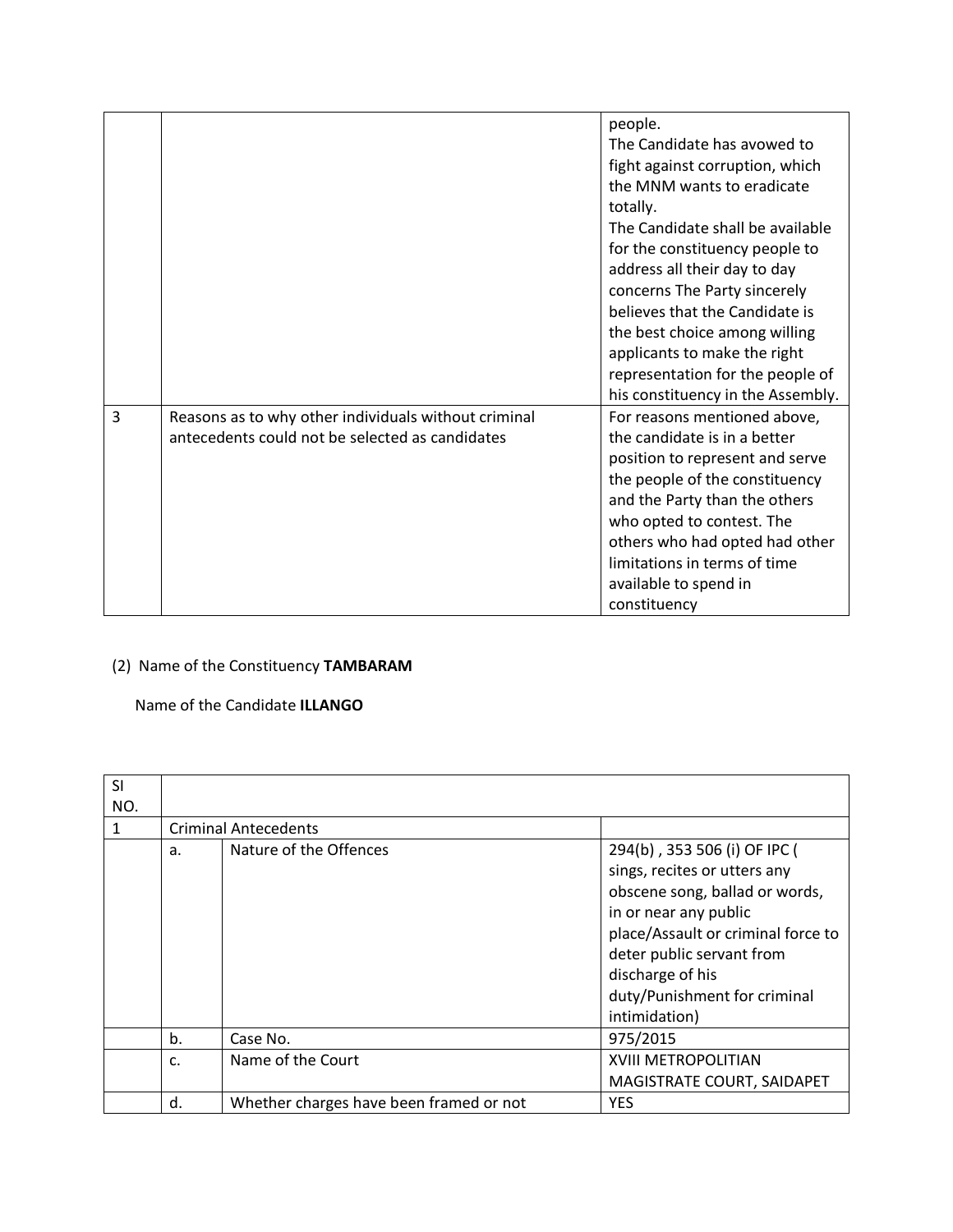|                |    | (YES/NO)                                             |                                                                                                                                                                                                                                                                                                                                                                                                                                                                                                                                                                                                                                                                                                                                              |
|----------------|----|------------------------------------------------------|----------------------------------------------------------------------------------------------------------------------------------------------------------------------------------------------------------------------------------------------------------------------------------------------------------------------------------------------------------------------------------------------------------------------------------------------------------------------------------------------------------------------------------------------------------------------------------------------------------------------------------------------------------------------------------------------------------------------------------------------|
|                | e. | Date of conviction, if any                           | Not Applicable                                                                                                                                                                                                                                                                                                                                                                                                                                                                                                                                                                                                                                                                                                                               |
|                | f. | Details of punishment undergone, If any              | Not Applicable                                                                                                                                                                                                                                                                                                                                                                                                                                                                                                                                                                                                                                                                                                                               |
|                | g. | Any other information required to be given           | Nil                                                                                                                                                                                                                                                                                                                                                                                                                                                                                                                                                                                                                                                                                                                                          |
| $\overline{2}$ |    | The reasons for the selection of the candidate.      | The Party earnestly believes that<br>the case has been wrongly<br>foisted on the candidate and<br>that the Candidate shall be<br>acquitted in the case. The<br>Candidate is committed to social<br>welfare and has the sincerity,<br>passion and commitment to<br>serve the people. Our Party is<br>committed to eradicating<br>corruption and the Candidate<br>shall relentlessly fight against<br>any corruption in his<br>constituency. The Candidate<br>shall be accessible to the<br>constituency people to address<br>their concerns and resolve their<br>problems promptly. The Party<br>sincerely believes that the<br>Candidate will make the right<br>representation for the people of<br>his/her constituency in the<br>Assembly. |
| 3              |    | Reasons as to why other individuals without criminal | For reasons mentioned above,                                                                                                                                                                                                                                                                                                                                                                                                                                                                                                                                                                                                                                                                                                                 |
|                |    | antecedents could not be selected as candidates      | the candidate is in a better<br>position to represent and serve<br>the people of the constituency<br>and the Party than the others<br>who opted to contest. The<br>others who had opted had other<br>limitations in terms of other<br>personal commitments.                                                                                                                                                                                                                                                                                                                                                                                                                                                                                  |

# (3) Name of the Constituency **TIRUPUR SOUTH**

### Name of the Candidate **ANUSHA RAVI**

| NO. |                             |                        |                                                                                            |  |  |
|-----|-----------------------------|------------------------|--------------------------------------------------------------------------------------------|--|--|
|     | <b>Criminal Antecedents</b> |                        |                                                                                            |  |  |
|     | а.                          | Nature of the Offences | 120A, 468, 471, 420, 418, 423,<br>424, 405 IPC/ criminal conspiracy<br>and Breach of Trust |  |  |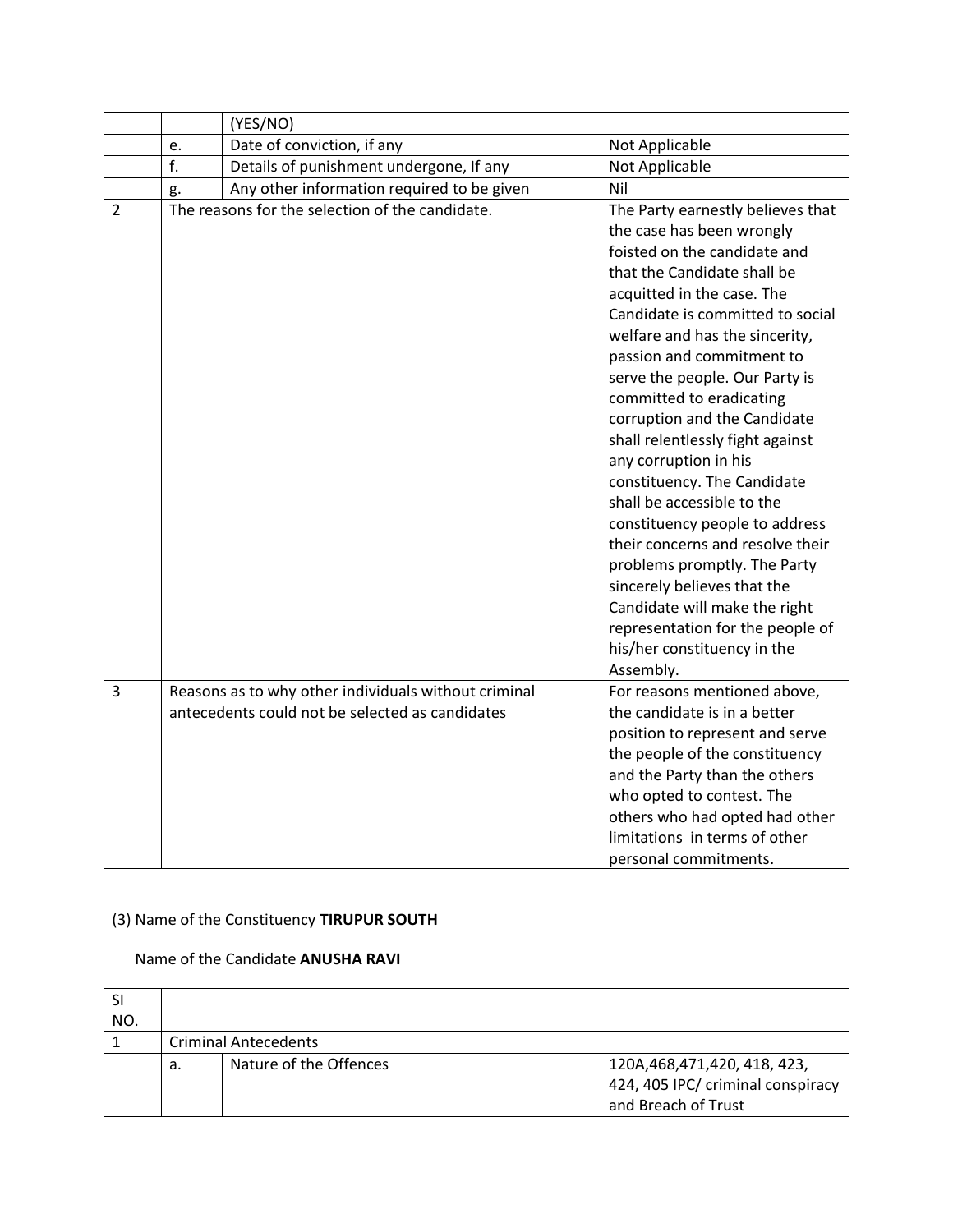|                | b. | Case No.                                                                                                | CC 80/2021, 219/2014                                                                                                                                                                                                                                                                                                                                                                                                                                                                                                                                                                                                 |
|----------------|----|---------------------------------------------------------------------------------------------------------|----------------------------------------------------------------------------------------------------------------------------------------------------------------------------------------------------------------------------------------------------------------------------------------------------------------------------------------------------------------------------------------------------------------------------------------------------------------------------------------------------------------------------------------------------------------------------------------------------------------------|
|                | c. | Name of the Court                                                                                       | <b>JUDICIAL MAGISTRATE</b>                                                                                                                                                                                                                                                                                                                                                                                                                                                                                                                                                                                           |
|                | d. | Whether charges have been framed or not<br>(YES/NO)                                                     | <b>NO</b>                                                                                                                                                                                                                                                                                                                                                                                                                                                                                                                                                                                                            |
|                | e. | Date of conviction, if any                                                                              | Not Applicable                                                                                                                                                                                                                                                                                                                                                                                                                                                                                                                                                                                                       |
|                | f. | Details of punishment undergone, If any                                                                 | Not Applicable                                                                                                                                                                                                                                                                                                                                                                                                                                                                                                                                                                                                       |
|                | g. | Any other information required to be given                                                              | Nil                                                                                                                                                                                                                                                                                                                                                                                                                                                                                                                                                                                                                  |
| $\overline{2}$ |    | The reasons for the selection of the candidate.                                                         | Based on the representation of<br>the Candidates, the Party<br>earnestly believes that the<br>candidate has been wrongly<br>implicated in the case and the<br>Candidate has taken appropriate<br>legal recourse to ensure the<br>honourable acquittal.<br>The Candidate has the passion,<br>dedication and commitment to<br>work for the welfare of the<br>people.<br>The Candidate has avowed to<br>fight against corruption, which<br>the MNM wants to eradicate<br>totally.<br>The Candidate shall be available<br>for the constituency people to<br>address all their day to day<br>concerns The Party sincerely |
| 3              |    |                                                                                                         | believes that the Candidate is<br>the best choice among willing<br>applicants to make the right<br>representation for the people of<br>his constituency in the Assembly.                                                                                                                                                                                                                                                                                                                                                                                                                                             |
|                |    | Reasons as to why other individuals without criminal<br>antecedents could not be selected as candidates | For reasons mentioned above,<br>the candidate is in a better<br>position to represent and serve<br>the people of the constituency<br>and the Party than the others<br>who opted to contest. The<br>others who had opted had other<br>limitations in terms of time<br>available to spend in<br>constituency                                                                                                                                                                                                                                                                                                           |

# (4) Name of the Constituency **SIVAGANGA**

Name of the Candidate **NESAM JOSEPH**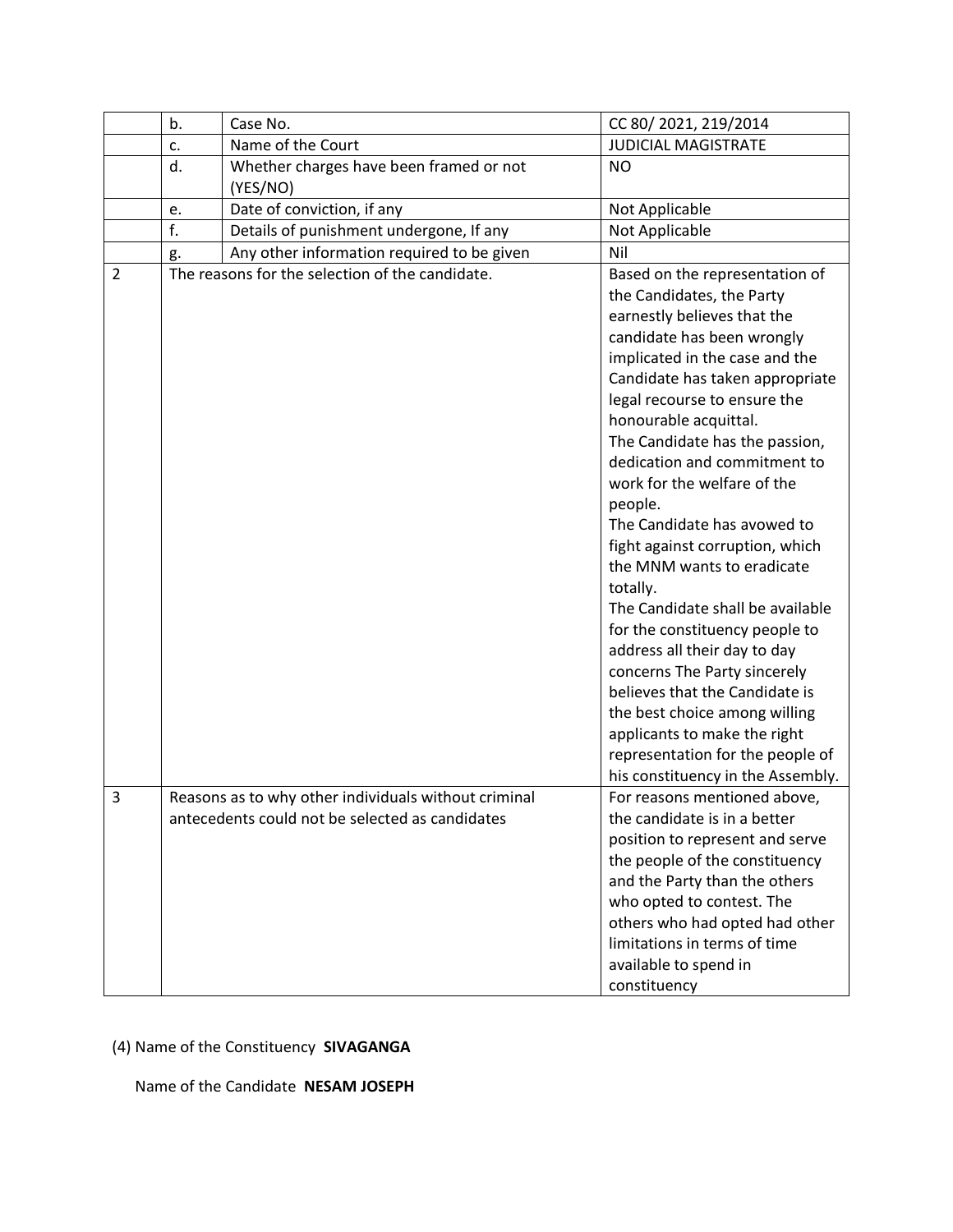| SI<br>NO.      |    |                                                                                                         |                                                                                                                                                                                                                                                                                                                                                                                                                                                                                                                                                                                                                                                                                                                                              |
|----------------|----|---------------------------------------------------------------------------------------------------------|----------------------------------------------------------------------------------------------------------------------------------------------------------------------------------------------------------------------------------------------------------------------------------------------------------------------------------------------------------------------------------------------------------------------------------------------------------------------------------------------------------------------------------------------------------------------------------------------------------------------------------------------------------------------------------------------------------------------------------------------|
| 1              |    | <b>Criminal Antecedents</b>                                                                             |                                                                                                                                                                                                                                                                                                                                                                                                                                                                                                                                                                                                                                                                                                                                              |
|                | a. | Nature of the Offences                                                                                  | 468,471,420 IPC (Forgery for<br>purpose of cheating/ Using as<br>genuine a forged/ Cheating and<br>dishonestly inducing delivery of<br>property)                                                                                                                                                                                                                                                                                                                                                                                                                                                                                                                                                                                             |
|                | b. | Case No.                                                                                                | CC38/2017                                                                                                                                                                                                                                                                                                                                                                                                                                                                                                                                                                                                                                                                                                                                    |
|                | c. | Name of the Court                                                                                       | <b>JUDICIAL MAGISTRATE</b>                                                                                                                                                                                                                                                                                                                                                                                                                                                                                                                                                                                                                                                                                                                   |
|                | d. | Whether charges have been framed or not<br>(YES/NO)                                                     | <b>NO</b>                                                                                                                                                                                                                                                                                                                                                                                                                                                                                                                                                                                                                                                                                                                                    |
|                | e. | Date of conviction, if any                                                                              | Not Applicable                                                                                                                                                                                                                                                                                                                                                                                                                                                                                                                                                                                                                                                                                                                               |
|                | f. | Details of punishment undergone, If any                                                                 | Not Applicable                                                                                                                                                                                                                                                                                                                                                                                                                                                                                                                                                                                                                                                                                                                               |
|                | g. | Any other information required to be given                                                              | Nil                                                                                                                                                                                                                                                                                                                                                                                                                                                                                                                                                                                                                                                                                                                                          |
| $\overline{2}$ |    | The reasons for the selection of the candidate.                                                         | The Party earnestly believes that<br>the case has been wrongly<br>foisted on the candidate and<br>that the Candidate shall be<br>acquitted in the case. The<br>Candidate is committed to social<br>welfare and has the sincerity,<br>passion and commitment to<br>serve the people. Our Party is<br>committed to eradicating<br>corruption and the Candidate<br>shall relentlessly fight against<br>any corruption in his<br>constituency. The Candidate<br>shall be accessible to the<br>constituency people to address<br>their concerns and resolve their<br>problems promptly. The Party<br>sincerely believes that the<br>Candidate will make the right<br>representation for the people of<br>his/her constituency in the<br>Assembly. |
| 3              |    | Reasons as to why other individuals without criminal<br>antecedents could not be selected as candidates | For reasons mentioned above,<br>the candidate is in a better<br>position to represent and serve<br>the people of the constituency<br>and the Party than the others<br>who opted to contest. The<br>others who had opted had other<br>limitations in terms of aligning<br>with overall requirements to                                                                                                                                                                                                                                                                                                                                                                                                                                        |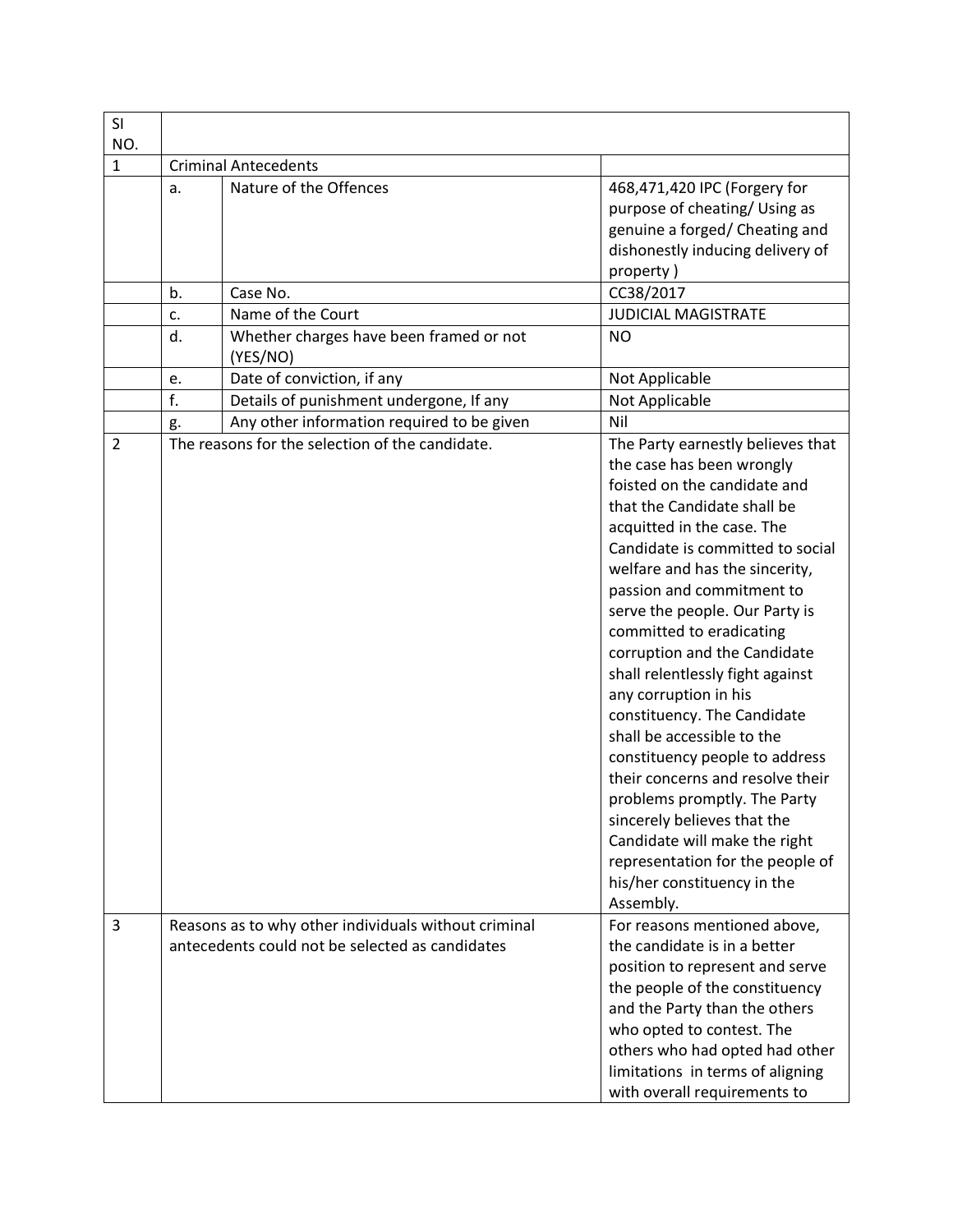|  | <br><br>--<br>uut.<br> |
|--|------------------------|
|  |                        |

# (5) Name of the Constituency **PERUNTHURAI**

### Name of the Candidate **NANDAKUMAR**

| SI             |    |                                                     |                                                                                                                                                                                                                                                                                                                                                                                                                                                                                                                                                                                                                                                                                 |
|----------------|----|-----------------------------------------------------|---------------------------------------------------------------------------------------------------------------------------------------------------------------------------------------------------------------------------------------------------------------------------------------------------------------------------------------------------------------------------------------------------------------------------------------------------------------------------------------------------------------------------------------------------------------------------------------------------------------------------------------------------------------------------------|
| NO.            |    |                                                     |                                                                                                                                                                                                                                                                                                                                                                                                                                                                                                                                                                                                                                                                                 |
| $\mathbf{1}$   |    | <b>Criminal Antecedents</b>                         |                                                                                                                                                                                                                                                                                                                                                                                                                                                                                                                                                                                                                                                                                 |
|                | a. | Nature of the Offences                              | 294(b), 342, 384, 506 (i), 506 (ii),<br>417, 418, 374, 323, 324, 341 IPC<br>(sings, recites or utters any<br>obscene song, ballad or words,<br>in or near any public place/<br>Punishment for wrongful<br>confinement / Punishment for<br>extortion/Punishment for<br>criminal<br>intimidation/Punishment for<br>criminal intimidation/<br>Punishment for cheating/<br>Cheating with knowledge that<br>wrongful loss may ensue to<br>person whose interest offender<br>is bound to protect/ Having<br>possession of document/<br>Punishment for voluntarily<br>causing hurt/Voluntarily causing<br>hurt by dangerous weapons or<br>means/ Punishment for wrongful<br>restraint) |
|                | b. | Case No.                                            | CC31/2014, CC127/2014,<br>CC84/2018, CC86/2018,<br>STC774/2018, CC99/2020                                                                                                                                                                                                                                                                                                                                                                                                                                                                                                                                                                                                       |
|                | c. | Name of the Court                                   | <b>JUDICIAL MAGISTRATE</b>                                                                                                                                                                                                                                                                                                                                                                                                                                                                                                                                                                                                                                                      |
|                | d. | Whether charges have been framed or not<br>(YES/NO) | <b>YES</b>                                                                                                                                                                                                                                                                                                                                                                                                                                                                                                                                                                                                                                                                      |
|                | e. | Date of conviction, if any                          | Not Applicable                                                                                                                                                                                                                                                                                                                                                                                                                                                                                                                                                                                                                                                                  |
|                | f. | Details of punishment undergone, If any             | Not Applicable                                                                                                                                                                                                                                                                                                                                                                                                                                                                                                                                                                                                                                                                  |
|                | g. | Any other information required to be given          | Nil                                                                                                                                                                                                                                                                                                                                                                                                                                                                                                                                                                                                                                                                             |
| $\overline{2}$ |    | The reasons for the selection of the candidate.     | Based on the representation of<br>the Candidates, the Party<br>earnestly believes that the<br>candidate has been wrongly<br>implicated in the case and the<br>Candidate has taken appropriate<br>legal recourse to ensure the                                                                                                                                                                                                                                                                                                                                                                                                                                                   |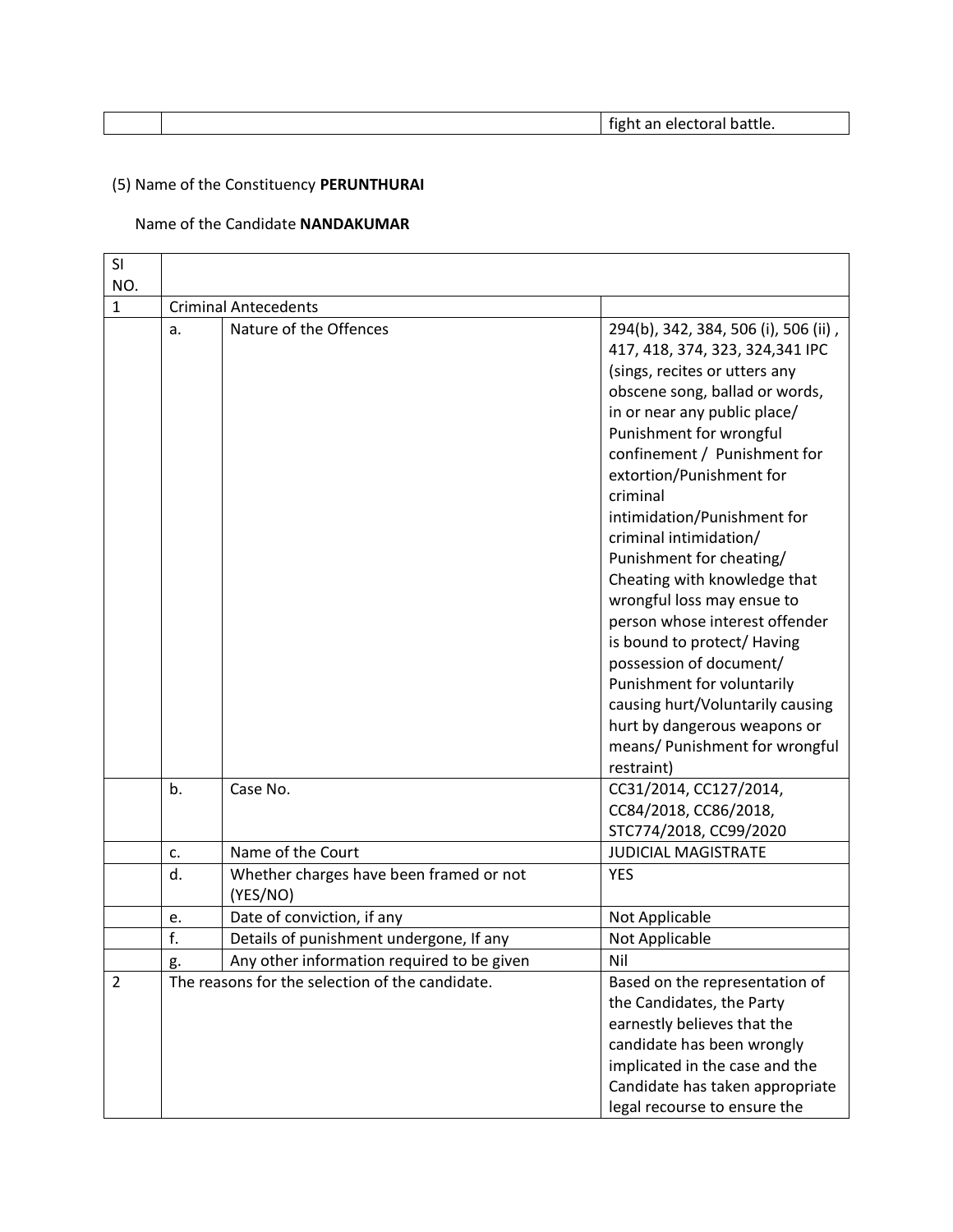|   |                                                                                                         | honourable acquittal.<br>The Candidate has the passion,<br>dedication and commitment to<br>work for the welfare of the<br>people.<br>The Candidate has avowed to<br>fight against corruption, which<br>the MNM wants to eradicate<br>totally.<br>The Candidate shall be available                          |
|---|---------------------------------------------------------------------------------------------------------|------------------------------------------------------------------------------------------------------------------------------------------------------------------------------------------------------------------------------------------------------------------------------------------------------------|
|   |                                                                                                         | for the constituency people to<br>address all their day to day<br>concerns The Party sincerely<br>believes that the Candidate is<br>the best choice among willing<br>applicants to make the right<br>representation for the people of<br>his constituency in the Assembly.                                 |
| 3 | Reasons as to why other individuals without criminal<br>antecedents could not be selected as candidates | For reasons mentioned above,<br>the candidate is in a better<br>position to represent and serve<br>the people of the constituency<br>and the Party than the others<br>who opted to contest. The<br>others who had opted had other<br>limitations in terms of time<br>available to spend in<br>constituency |

# (6) Name of the Constituency **PENNAGARAM**

### Name of the Candidate **SHAKILA**

| <b>SI</b> |    |                                            |                                    |
|-----------|----|--------------------------------------------|------------------------------------|
| NO.       |    |                                            |                                    |
|           |    | <b>Criminal Antecedents</b>                |                                    |
|           | a. | Nature of the Offences                     | 138 OF NI ACT/Dishonour of         |
|           |    |                                            | cheque for insufficiency, etc., of |
|           |    |                                            | funds in the account               |
|           | b. | Case No.                                   | (47,49,50) OF 2020                 |
|           | C. | Name of the Court                          | <b>FAST TRACK COURT,</b>           |
|           |    |                                            | <b>DARMAPURI</b>                   |
|           | d. | Whether charges have been framed or not    | NO.                                |
|           |    | (YES/NO)                                   |                                    |
|           | e. | Date of conviction, if any                 | Not Applicable                     |
|           | f. | Details of punishment undergone, If any    | Not Applicable                     |
|           | g. | Any other information required to be given | Nil                                |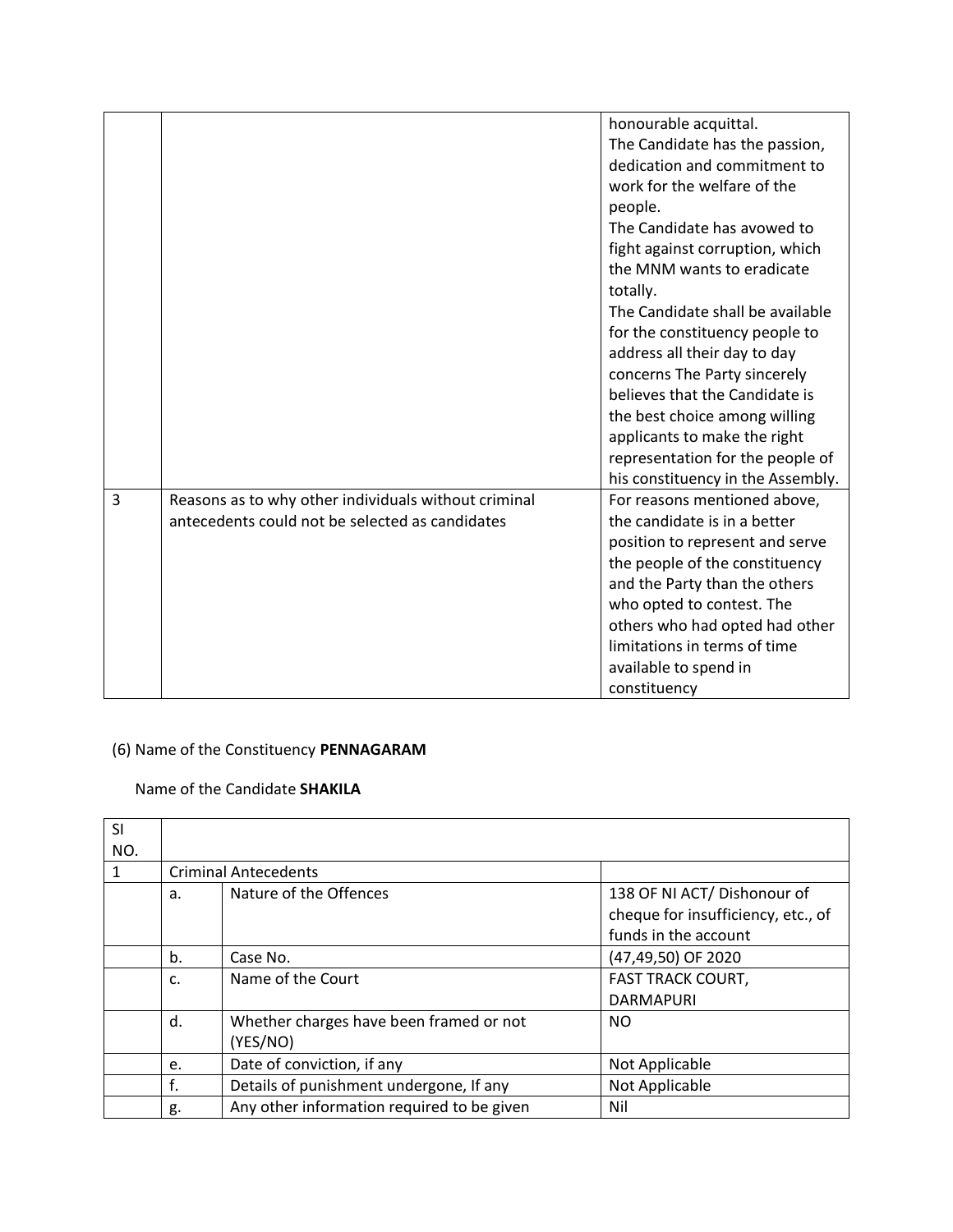| $\overline{2}$ | The reasons for the selection of the candidate.      | The Party earnestly believes that |
|----------------|------------------------------------------------------|-----------------------------------|
|                |                                                      | the case has been wrongly         |
|                |                                                      | foisted on the candidate and      |
|                |                                                      | that the Candidate shall be       |
|                |                                                      | acquitted in the case. The        |
|                |                                                      | Candidate is committed to social  |
|                |                                                      | welfare and has the sincerity,    |
|                |                                                      | passion and commitment to         |
|                |                                                      | serve the people. Our Party is    |
|                |                                                      | committed to eradicating          |
|                |                                                      | corruption and the Candidate      |
|                |                                                      | shall relentlessly fight against  |
|                |                                                      | any corruption in his             |
|                |                                                      | constituency. The Candidate       |
|                |                                                      | shall be accessible to the        |
|                |                                                      | constituency people to address    |
|                |                                                      | their concerns and resolve their  |
|                |                                                      | problems promptly. The Party      |
|                |                                                      | sincerely believes that the       |
|                |                                                      | Candidate will make the right     |
|                |                                                      | representation for the people of  |
|                |                                                      | his/her constituency in the       |
|                |                                                      | Assembly.                         |
| 3              | Reasons as to why other individuals without criminal | For reasons mentioned above,      |
|                | antecedents could not be selected as candidates      | the candidate is in a better      |
|                |                                                      | position to represent and serve   |
|                |                                                      | the people of the constituency    |
|                |                                                      | and the Party than the others     |
|                |                                                      | who opted to contest. The         |
|                |                                                      | others who had opted had other    |
|                |                                                      | limitations in terms of other     |
|                |                                                      | personal commitments.             |

# (7) Name of the Constituency **RAJAPALAYAM**

#### Name of the Candidate **VIVEKANANDAN**

| SI  |    |                                         |                                  |
|-----|----|-----------------------------------------|----------------------------------|
| NO. |    |                                         |                                  |
|     |    | <b>Criminal Antecedents</b>             |                                  |
|     | а. | Nature of the Offences                  | 143, 270 IPC (unlawful assembly) |
|     | b. | Case No.                                | 404/2020                         |
|     | c. | Name of the Court                       | <b>NOT APPLICABLE</b>            |
|     | d. | Whether charges have been framed or not | NO.                              |
|     |    | (YES/NO)                                |                                  |
|     | e. | Date of conviction, if any              | Not Applicable                   |
|     |    | Details of punishment undergone, If any | Not Applicable                   |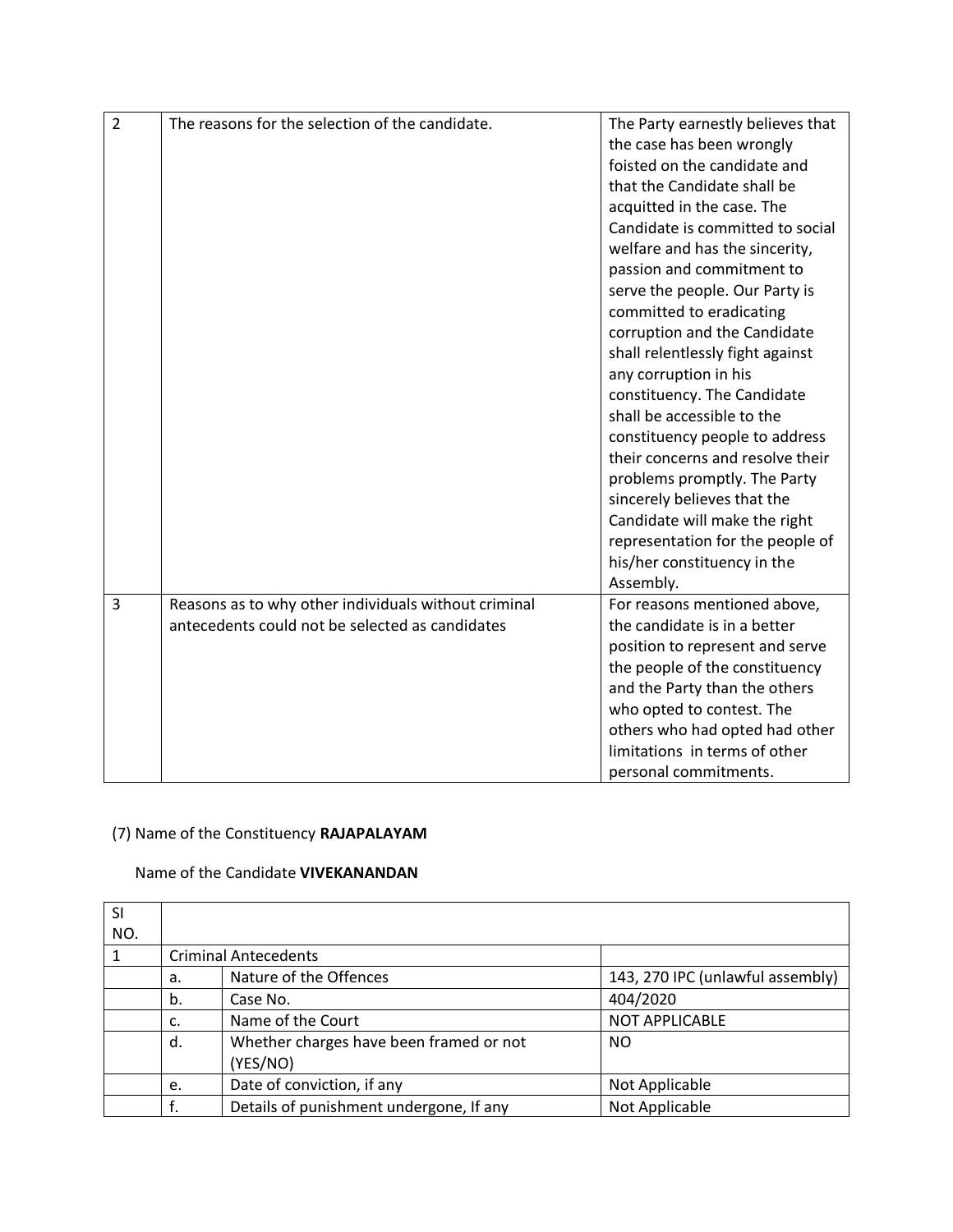|                | Any other information required to be given<br>g.     | Nil                               |
|----------------|------------------------------------------------------|-----------------------------------|
| $\overline{2}$ | The reasons for the selection of the candidate.      | The Party earnestly believes that |
|                |                                                      | the case has been wrongly         |
|                |                                                      | foisted on the candidate and      |
|                |                                                      | that the Candidate shall be       |
|                |                                                      | acquitted in the case. The        |
|                |                                                      | Candidate is committed to social  |
|                |                                                      | welfare and has the sincerity,    |
|                |                                                      | passion and commitment to         |
|                |                                                      | serve the people. Our Party is    |
|                |                                                      | committed to eradicating          |
|                |                                                      | corruption and the Candidate      |
|                |                                                      | shall relentlessly fight against  |
|                |                                                      | any corruption in his             |
|                |                                                      | constituency. The Candidate       |
|                |                                                      | shall be accessible to the        |
|                |                                                      | constituency people to address    |
|                |                                                      | their concerns and resolve their  |
|                |                                                      | problems promptly. The Party      |
|                |                                                      | sincerely believes that the       |
|                |                                                      | Candidate will make the right     |
|                |                                                      | representation for the people of  |
|                |                                                      | his/her constituency in the       |
|                |                                                      | Assembly.                         |
| $\overline{3}$ | Reasons as to why other individuals without criminal | For reasons mentioned above,      |
|                | antecedents could not be selected as candidates      | the candidate is in a better      |
|                |                                                      | position to represent and serve   |
|                |                                                      | the people of the constituency    |
|                |                                                      | and the Party than the others     |
|                |                                                      | who opted to contest. The         |
|                |                                                      | others who had opted had other    |
|                |                                                      | limitations in terms of time      |
|                |                                                      | available to spend in             |
|                |                                                      | constituency                      |

### (8) Name of the Constituency **SANKARANKOVIL**

### Name of the Candidate **PRABHU**

| NO. |    |                             |                                                                                                    |
|-----|----|-----------------------------|----------------------------------------------------------------------------------------------------|
|     |    | <b>Criminal Antecedents</b> |                                                                                                    |
|     | а. | Nature of the Offences      | 153A, 188, 505 (1) (K), 505 (2)<br>IPC (Promoting enmity between<br>different groups on grounds of |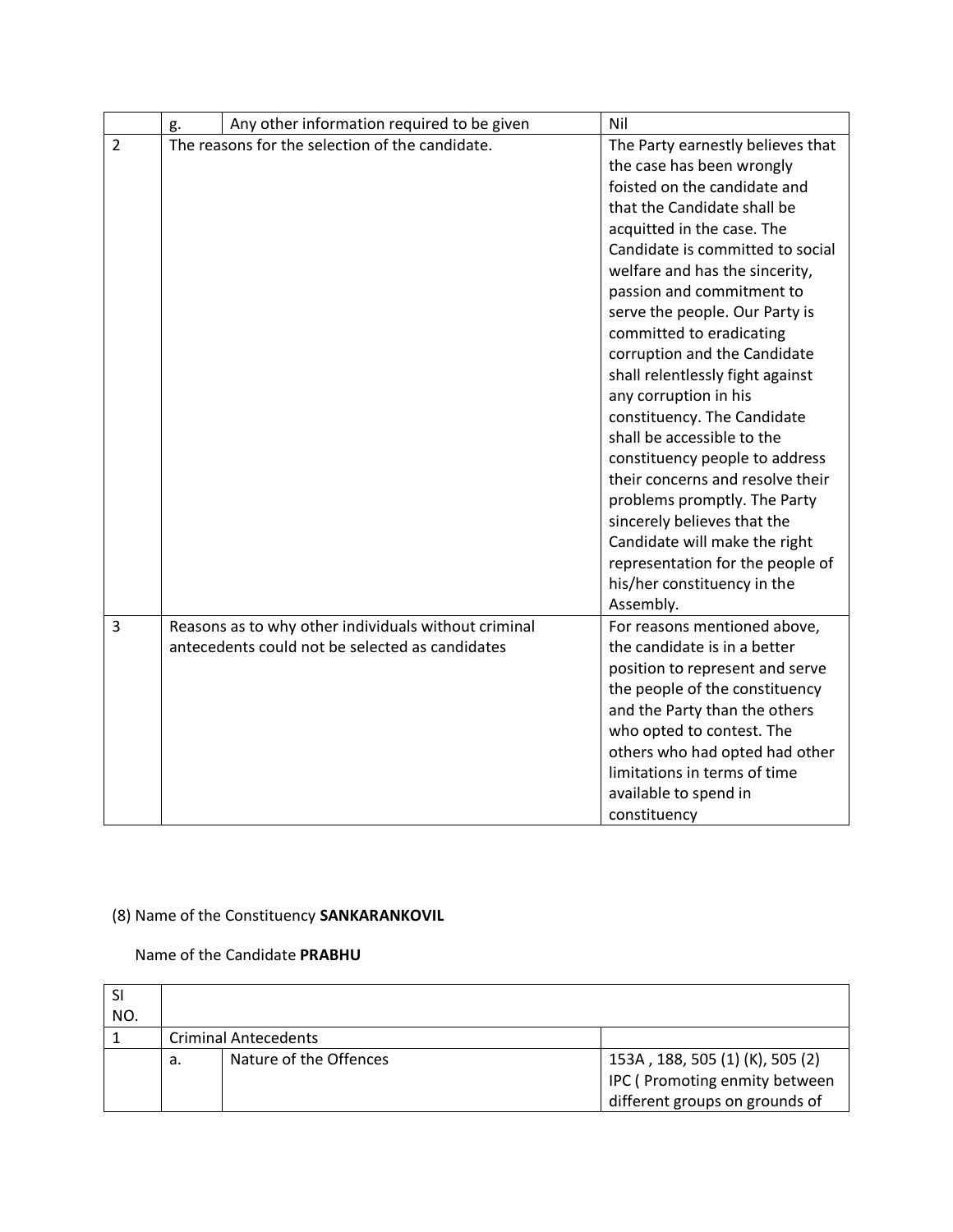|                |    |                                                                                                         | religion, race, place of birth,<br>residence, language, etc., and<br>doing acts prejudicial to<br>maintenance of harmony/<br>Disobedience to order duly<br>promulgated by public servant/                                                                                                                                                                                                                                                                                                                                                                                                                                                                                                                                                    |
|----------------|----|---------------------------------------------------------------------------------------------------------|----------------------------------------------------------------------------------------------------------------------------------------------------------------------------------------------------------------------------------------------------------------------------------------------------------------------------------------------------------------------------------------------------------------------------------------------------------------------------------------------------------------------------------------------------------------------------------------------------------------------------------------------------------------------------------------------------------------------------------------------|
|                |    |                                                                                                         | /Whoever makes, publishes or<br>circulates any statement,                                                                                                                                                                                                                                                                                                                                                                                                                                                                                                                                                                                                                                                                                    |
|                |    |                                                                                                         | rumour or report)                                                                                                                                                                                                                                                                                                                                                                                                                                                                                                                                                                                                                                                                                                                            |
|                | b. | Case No.                                                                                                | CC437/2019                                                                                                                                                                                                                                                                                                                                                                                                                                                                                                                                                                                                                                                                                                                                   |
|                | c. | Name of the Court                                                                                       | JUDICIAL MAGISTRATE,<br>TIRUNELVELI                                                                                                                                                                                                                                                                                                                                                                                                                                                                                                                                                                                                                                                                                                          |
|                | d. | Whether charges have been framed or not<br>(YES/NO)                                                     | <b>NO</b>                                                                                                                                                                                                                                                                                                                                                                                                                                                                                                                                                                                                                                                                                                                                    |
|                | e. | Date of conviction, if any                                                                              | Not Applicable                                                                                                                                                                                                                                                                                                                                                                                                                                                                                                                                                                                                                                                                                                                               |
|                | f. | Details of punishment undergone, If any                                                                 | Not Applicable                                                                                                                                                                                                                                                                                                                                                                                                                                                                                                                                                                                                                                                                                                                               |
|                | g. | Any other information required to be given                                                              | Nil                                                                                                                                                                                                                                                                                                                                                                                                                                                                                                                                                                                                                                                                                                                                          |
| $\overline{2}$ |    | The reasons for the selection of the candidate.                                                         | The Party earnestly believes that<br>the case has been wrongly<br>foisted on the candidate and<br>that the Candidate shall be<br>acquitted in the case. The<br>Candidate is committed to social<br>welfare and has the sincerity,<br>passion and commitment to<br>serve the people. Our Party is<br>committed to eradicating<br>corruption and the Candidate<br>shall relentlessly fight against<br>any corruption in his<br>constituency. The Candidate<br>shall be accessible to the<br>constituency people to address<br>their concerns and resolve their<br>problems promptly. The Party<br>sincerely believes that the<br>Candidate will make the right<br>representation for the people of<br>his/her constituency in the<br>Assembly. |
| 3              |    | Reasons as to why other individuals without criminal<br>antecedents could not be selected as candidates | For reasons mentioned above,<br>the candidate is in a better<br>position to represent and serve<br>the people of the constituency<br>and the Party than the others<br>who opted to contest. The<br>others who had opted had other                                                                                                                                                                                                                                                                                                                                                                                                                                                                                                            |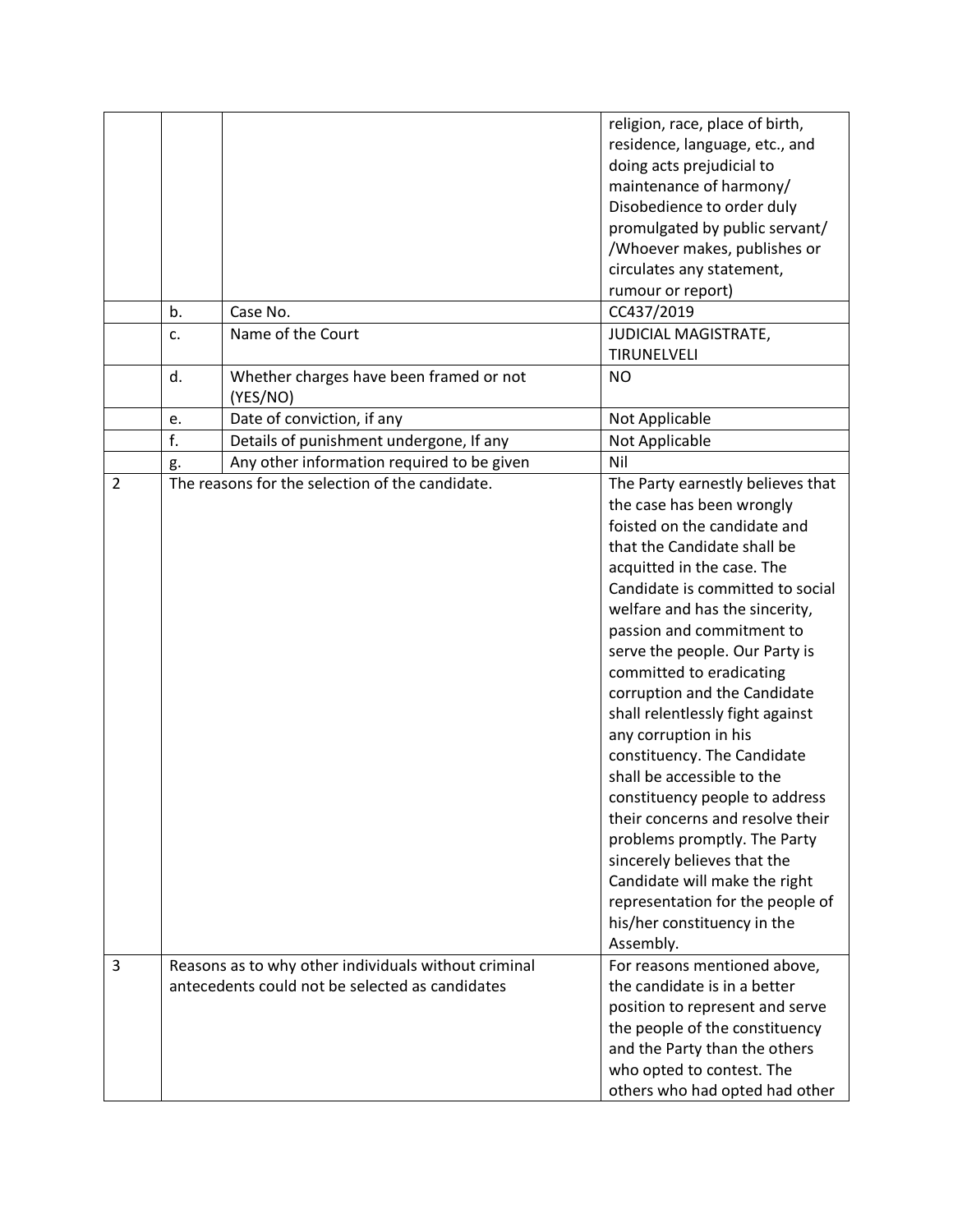|  | limitations in terms of aligning |
|--|----------------------------------|
|  | with overall requirements to     |
|  | fight an electoral battle.       |

# (9) Name of the Constituency **VIRUDHUNAGAR**

#### Name of the Candidate **MANIMARAN**

| SI             |    |                                                 |                                   |  |  |
|----------------|----|-------------------------------------------------|-----------------------------------|--|--|
| NO.            |    |                                                 |                                   |  |  |
| $\mathbf{1}$   |    | <b>Criminal Antecedents</b>                     |                                   |  |  |
|                | a. | Nature of the Offences                          | 143,188,270 - IPC (unlawful       |  |  |
|                |    |                                                 | assembly./ Disobedience to        |  |  |
|                |    |                                                 | order duly promulgated by         |  |  |
|                |    |                                                 | public servant/ Malignant act     |  |  |
|                |    |                                                 | likely to spread infection of     |  |  |
|                |    |                                                 | disease dangerous to life)        |  |  |
|                | b. | Case No.                                        | 529/2020,                         |  |  |
|                | c. | Name of the Court                               | <b>NOT APPLICABLE</b>             |  |  |
|                | d. | Whether charges have been framed or not         | <b>NO</b>                         |  |  |
|                |    | (YES/NO)                                        |                                   |  |  |
|                | e. | Date of conviction, if any                      | Not Applicable                    |  |  |
|                | f. | Details of punishment undergone, If any         | Not Applicable                    |  |  |
|                | g. | Any other information required to be given      | Nil                               |  |  |
| $\overline{2}$ |    | The reasons for the selection of the candidate. | The Party earnestly believes that |  |  |
|                |    |                                                 | the case has been wrongly         |  |  |
|                |    |                                                 | foisted on the candidate and      |  |  |
|                |    |                                                 | that the Candidate shall be       |  |  |
|                |    |                                                 | acquitted in the case. The        |  |  |
|                |    |                                                 | Candidate is committed to social  |  |  |
|                |    |                                                 | welfare and has the sincerity,    |  |  |
|                |    |                                                 | passion and commitment to         |  |  |
|                |    |                                                 | serve the people. Our Party is    |  |  |
|                |    |                                                 | committed to eradicating          |  |  |
|                |    |                                                 | corruption and the Candidate      |  |  |
|                |    |                                                 | shall relentlessly fight against  |  |  |
|                |    |                                                 | any corruption in his             |  |  |
|                |    |                                                 | constituency. The Candidate       |  |  |
|                |    |                                                 | shall be accessible to the        |  |  |
|                |    |                                                 | constituency people to address    |  |  |
|                |    |                                                 | their concerns and resolve their  |  |  |
|                |    |                                                 | problems promptly. The Party      |  |  |
|                |    |                                                 | sincerely believes that the       |  |  |
|                |    |                                                 | Candidate will make the right     |  |  |
|                |    |                                                 | representation for the people of  |  |  |
|                |    |                                                 | his/her constituency in the       |  |  |
|                |    |                                                 | Assembly.                         |  |  |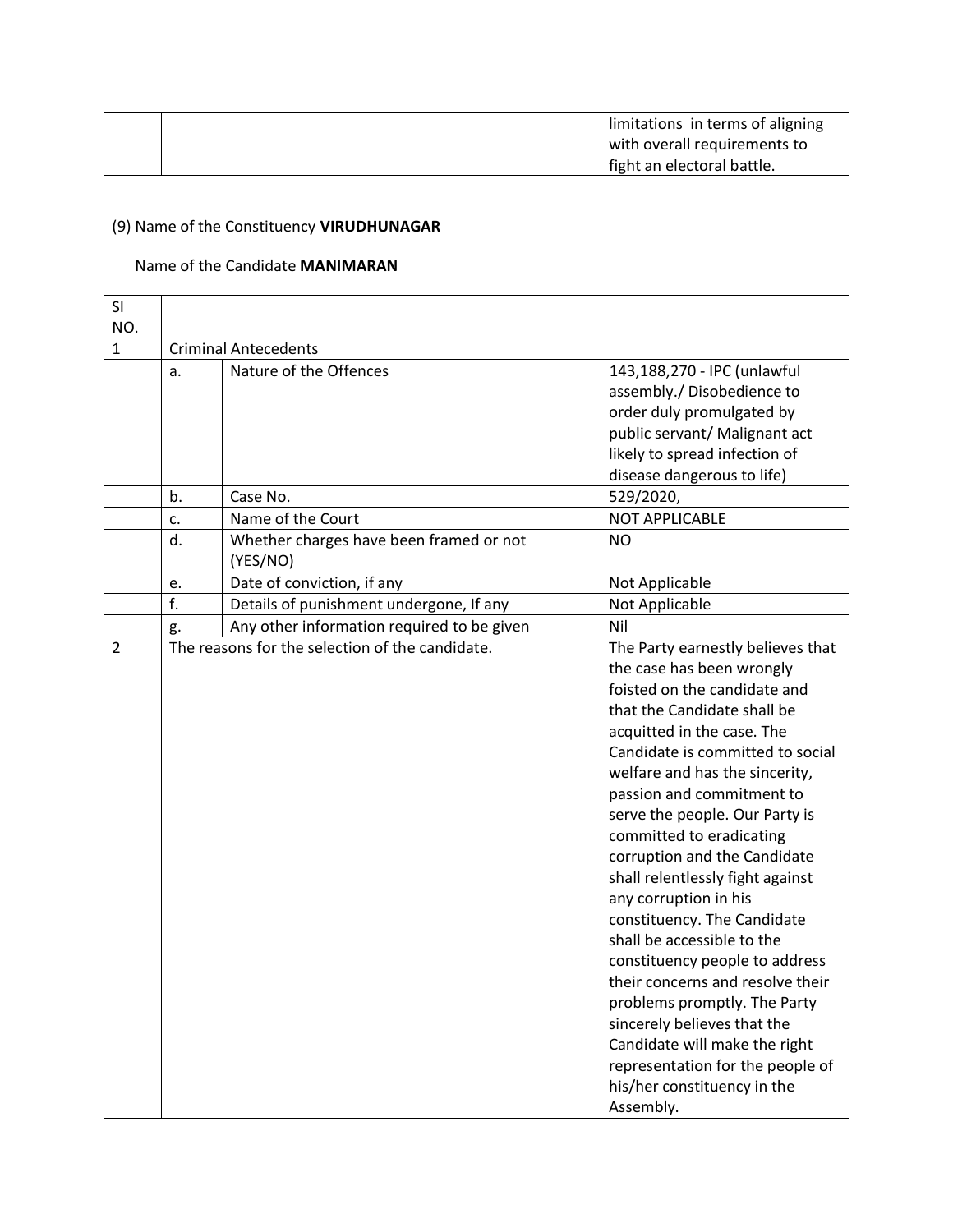| 3 | Reasons as to why other individuals without criminal | For reasons mentioned above,     |
|---|------------------------------------------------------|----------------------------------|
|   | antecedents could not be selected as candidates      | the candidate is in a better     |
|   |                                                      | position to represent and serve  |
|   |                                                      | the people of the constituency   |
|   |                                                      | and the Party than the others    |
|   |                                                      | who opted to contest. The        |
|   |                                                      | others who had opted had other   |
|   |                                                      | limitations in terms of aligning |
|   |                                                      | with overall requirements to     |
|   |                                                      | fight an electoral battle.       |

# (10) Name of the Constituency **TIRUCHIRAPPALLI WEST**

### Name of the Candidate **ABUBACKER SIDDIQ**

| SI             |    |                                                 |                                   |
|----------------|----|-------------------------------------------------|-----------------------------------|
| NO.            |    |                                                 |                                   |
| $\mathbf{1}$   |    | <b>Criminal Antecedents</b>                     |                                   |
|                | a. | Nature of the Offences                          | 143, 290, 41 (b) (a) TNCP         |
|                |    |                                                 | (unlawful assembly)               |
|                | b. | Case No.                                        | STC 287/2018                      |
|                | c. | Name of the Court                               | <b>NOT APPLICABLE</b>             |
|                | d. | Whether charges have been framed or not         | <b>NO</b>                         |
|                |    | (YES/NO)                                        |                                   |
|                | e. | Date of conviction, if any                      | Not Applicable                    |
|                | f. | Details of punishment undergone, If any         | Not Applicable                    |
|                | g. | Any other information required to be given      | Nil                               |
| $\overline{2}$ |    | The reasons for the selection of the candidate. | The Party earnestly believes that |
|                |    |                                                 | the case has been wrongly         |
|                |    |                                                 | foisted on the candidate and      |
|                |    |                                                 | that the Candidate shall be       |
|                |    |                                                 | acquitted in the case. The        |
|                |    |                                                 | Candidate is committed to social  |
|                |    |                                                 | welfare and has the sincerity,    |
|                |    |                                                 | passion and commitment to         |
|                |    |                                                 | serve the people. Our Party is    |
|                |    |                                                 | committed to eradicating          |
|                |    |                                                 | corruption and the Candidate      |
|                |    |                                                 | shall relentlessly fight against  |
|                |    |                                                 | any corruption in his             |
|                |    |                                                 | constituency. The Candidate       |
|                |    |                                                 | shall be accessible to the        |
|                |    |                                                 | constituency people to address    |
|                |    |                                                 | their concerns and resolve their  |
|                |    |                                                 | problems promptly. The Party      |
|                |    |                                                 | sincerely believes that the       |
|                |    |                                                 | Candidate will make the right     |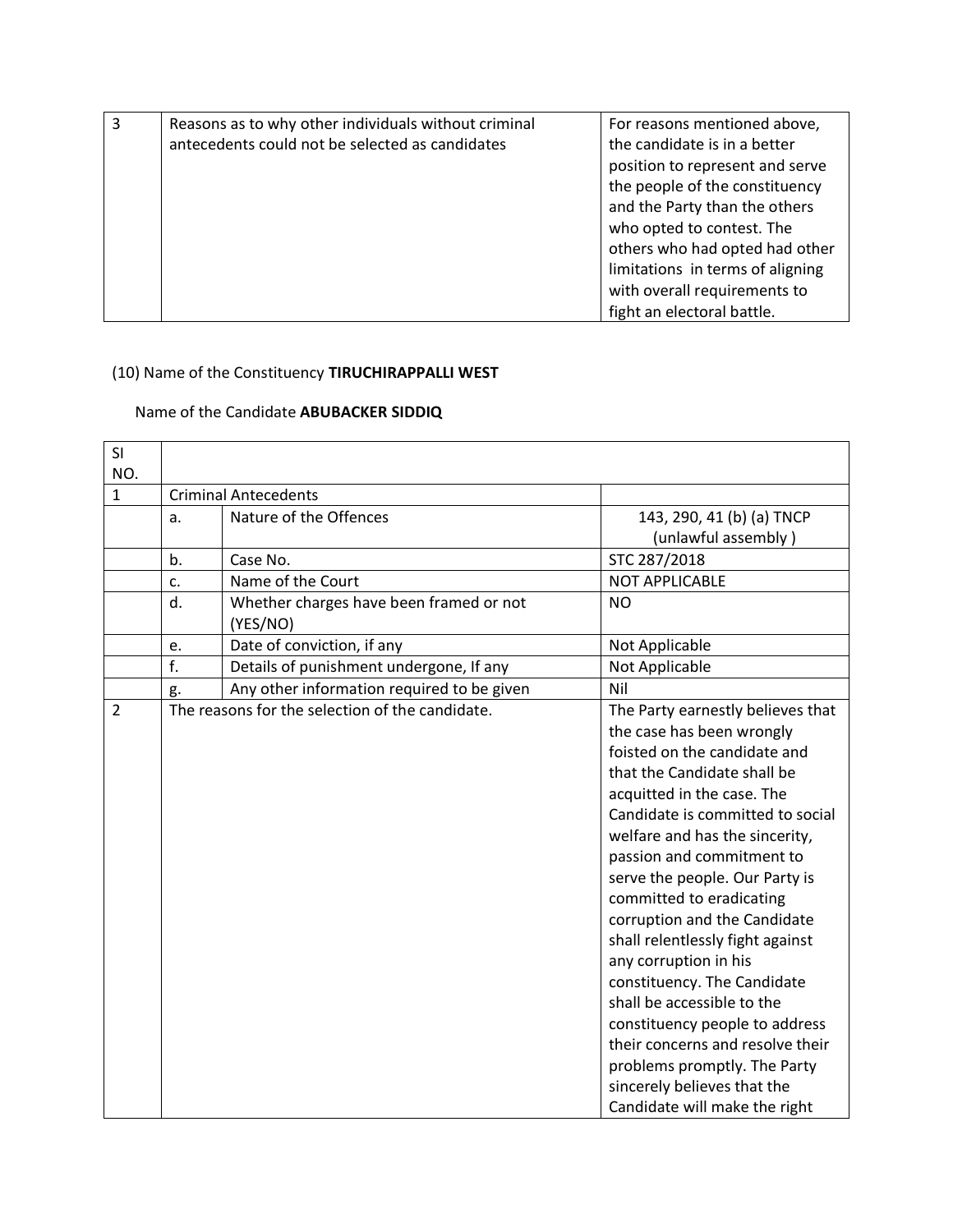|   |                                                      | representation for the people of<br>his/her constituency in the |
|---|------------------------------------------------------|-----------------------------------------------------------------|
|   |                                                      | Assembly.                                                       |
| 3 |                                                      | For reasons mentioned above,                                    |
|   |                                                      | the candidate is in a better                                    |
|   |                                                      | position to represent and serve                                 |
|   |                                                      | the people of the constituency                                  |
|   | Reasons as to why other individuals without criminal | and the Party than the others                                   |
|   | antecedents could not be selected as candidates      | who opted to contest. The                                       |
|   |                                                      | others who had opted had other                                  |
|   |                                                      | limitations in terms of time                                    |
|   |                                                      | available to spend in                                           |
|   |                                                      | constituency.                                                   |

### (11) Name of the Constituency **THOUSAND LIGHTS**

### Name of the Candidate **K.M SAREEF**

| SI             |    |                                                 |                                                                   |  |
|----------------|----|-------------------------------------------------|-------------------------------------------------------------------|--|
| NO.            |    | <b>Criminal Antecedents</b>                     |                                                                   |  |
| $\mathbf{1}$   |    |                                                 |                                                                   |  |
|                | a. | Nature of the Offences                          | 143, 341, 283, 143, 353, 7(1) (a)                                 |  |
|                |    |                                                 | unlawful assembly/Punishment                                      |  |
|                |    |                                                 | for wrongful restraint/Danger or                                  |  |
|                |    |                                                 | obstruction in public way or line                                 |  |
|                |    |                                                 | of navigation/Assault or criminal                                 |  |
|                |    |                                                 | force to deter public servant                                     |  |
|                |    |                                                 | from discharge of his duty/ with<br>intent to cause any person to |  |
|                |    |                                                 | abstain from doing or to do any                                   |  |
|                |    |                                                 | act)                                                              |  |
|                | b. | Case No.                                        | STC NO 846/2020, CR NO                                            |  |
|                |    |                                                 | 763/2019                                                          |  |
|                | c. | Name of the Court                               | <b>NOT APPLICABLE</b>                                             |  |
|                | d. | Whether charges have been framed or not         | <b>YES</b>                                                        |  |
|                |    | (YES/NO)                                        |                                                                   |  |
|                | e. | Date of conviction, if any                      | Not Applicable                                                    |  |
|                | f. | Details of punishment undergone, If any         | Not Applicable                                                    |  |
|                | g. | Any other information required to be given      | Nil                                                               |  |
| $\overline{2}$ |    | The reasons for the selection of the candidate. | The Party earnestly believes that                                 |  |
|                |    |                                                 | the case has been wrongly                                         |  |
|                |    |                                                 | foisted on the candidate and                                      |  |
|                |    |                                                 | that the Candidate shall be                                       |  |
|                |    |                                                 | acquitted in the case. The                                        |  |
|                |    |                                                 | Candidate is committed to social                                  |  |
|                |    |                                                 | welfare and has the sincerity,                                    |  |
|                |    |                                                 | passion and commitment to                                         |  |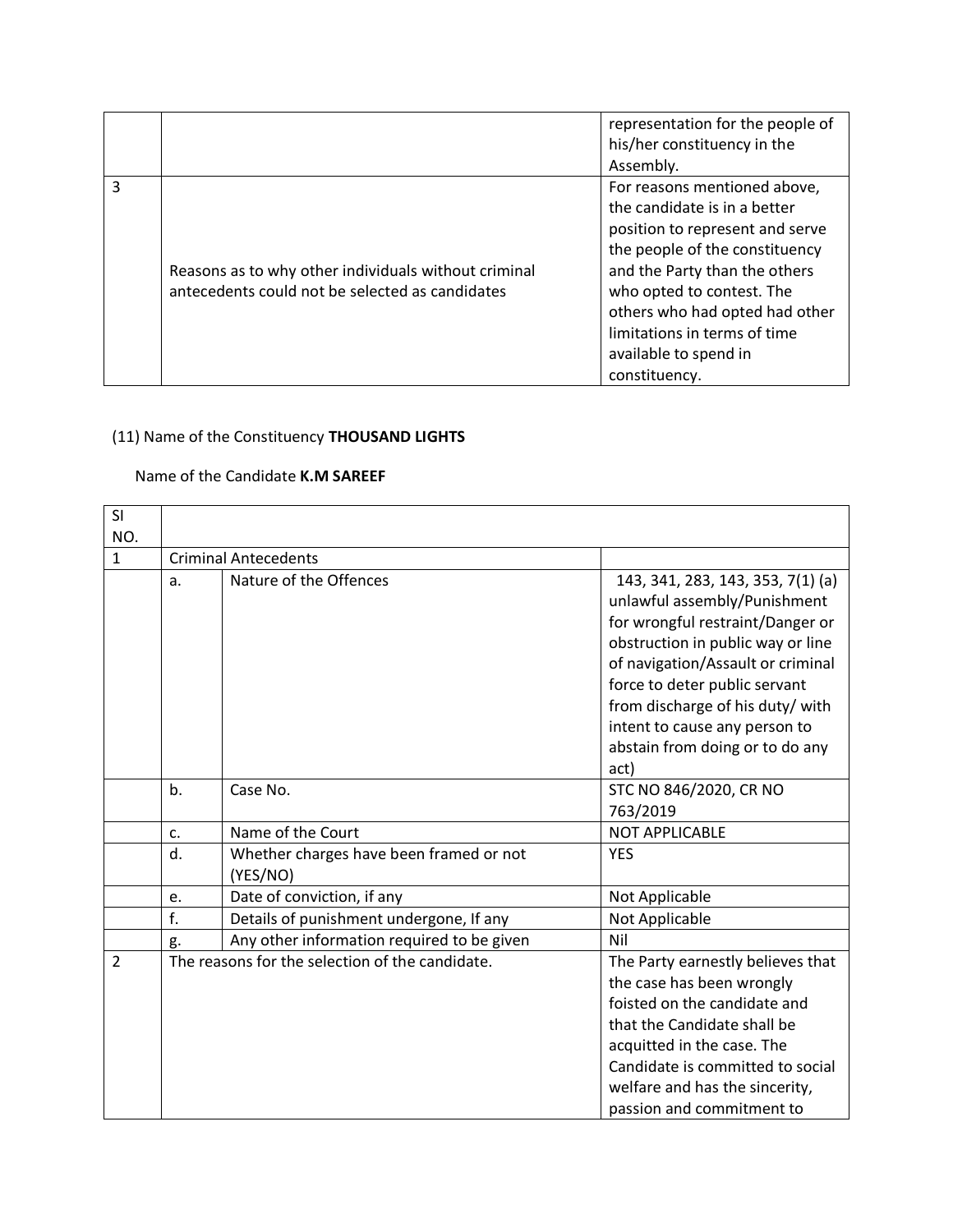|                |                                                                                                         | serve the people. Our Party is<br>committed to eradicating<br>corruption and the Candidate<br>shall relentlessly fight against<br>any corruption in his<br>constituency. The Candidate<br>shall be accessible to the<br>constituency people to address<br>their concerns and resolve their<br>problems promptly. The Party<br>sincerely believes that the<br>Candidate will make the right<br>representation for the people of<br>his/her constituency in the<br>Assembly. |
|----------------|---------------------------------------------------------------------------------------------------------|----------------------------------------------------------------------------------------------------------------------------------------------------------------------------------------------------------------------------------------------------------------------------------------------------------------------------------------------------------------------------------------------------------------------------------------------------------------------------|
| $\overline{3}$ | Reasons as to why other individuals without criminal<br>antecedents could not be selected as candidates | For reasons mentioned above,<br>the candidate is in a better<br>position to represent and serve<br>the people of the constituency<br>and the Party than the others<br>who opted to contest. The<br>others who had opted had other<br>limitations in terms of time<br>available to spend in<br>constituency                                                                                                                                                                 |

### (12) Name of the Constituency **VEDASANDUR**

### Name of the Candidate **VETRIVEL**

| SI             |                                                 |                                            |                                   |  |
|----------------|-------------------------------------------------|--------------------------------------------|-----------------------------------|--|
| NO.            |                                                 |                                            |                                   |  |
| 1              |                                                 | <b>Criminal Antecedents</b>                |                                   |  |
|                | a.                                              | Nature of the Offences                     | 143, 188, 269 (unlawful           |  |
|                |                                                 |                                            | assembly)                         |  |
|                | b.                                              | Case No.                                   | 1008/2020                         |  |
|                | c.                                              | Name of the Court                          | <b>NOT APPLICABLE</b>             |  |
|                | d.                                              | Whether charges have been framed or not    | NO.                               |  |
|                |                                                 | (YES/NO)                                   |                                   |  |
|                | e.                                              | Date of conviction, if any                 | Not Applicable                    |  |
|                | f.                                              | Details of punishment undergone, If any    | Not Applicable                    |  |
|                | g.                                              | Any other information required to be given | Nil                               |  |
| $\overline{2}$ | The reasons for the selection of the candidate. |                                            | The Party earnestly believes that |  |
|                |                                                 |                                            | the case has been wrongly         |  |
|                |                                                 |                                            | foisted on the candidate and      |  |
|                |                                                 |                                            | that the Candidate shall be       |  |
|                |                                                 |                                            | acquitted in the case. The        |  |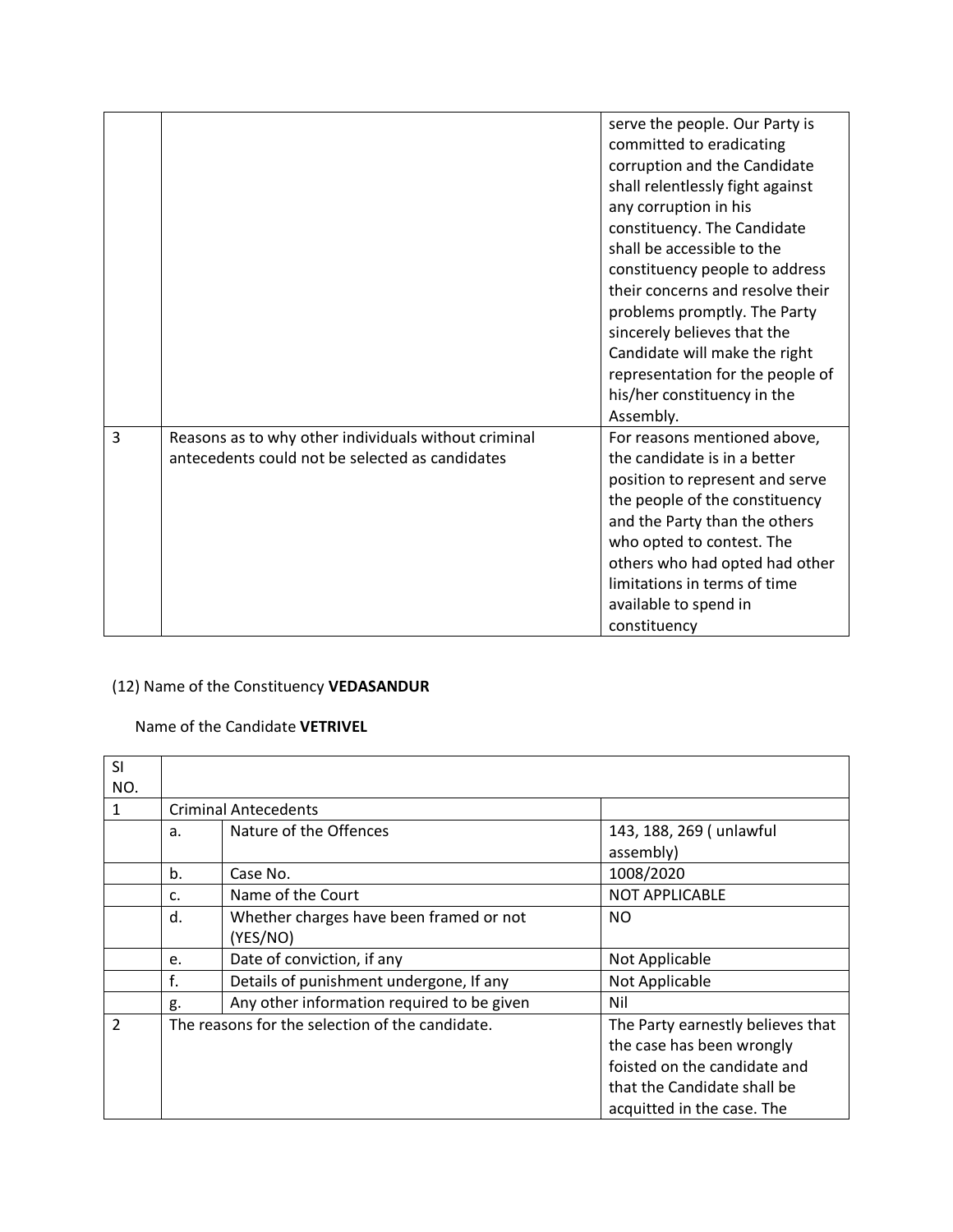|   |                                                                                                         | Candidate is committed to social<br>welfare and has the sincerity,<br>passion and commitment to<br>serve the people. Our Party is<br>committed to eradicating<br>corruption and the Candidate<br>shall relentlessly fight against<br>any corruption in his<br>constituency. The Candidate<br>shall be accessible to the<br>constituency people to address<br>their concerns and resolve their<br>problems promptly. The Party<br>sincerely believes that the<br>Candidate will make the right<br>representation for the people of<br>his/her constituency in the<br>Assembly. |
|---|---------------------------------------------------------------------------------------------------------|-------------------------------------------------------------------------------------------------------------------------------------------------------------------------------------------------------------------------------------------------------------------------------------------------------------------------------------------------------------------------------------------------------------------------------------------------------------------------------------------------------------------------------------------------------------------------------|
| 3 | Reasons as to why other individuals without criminal<br>antecedents could not be selected as candidates | For reasons mentioned above,<br>the candidate is in a better<br>position to represent and serve<br>the people of the constituency<br>and the Party than the others<br>who opted to contest. The<br>others who had opted had other<br>limitations in terms of aligning<br>with overall requirements to<br>fight an electoral battle.                                                                                                                                                                                                                                           |

# (13) Name of the Constituency **TINDIVANAM**

### Name of the Candidate **ANBIN POIYAMOZHI**

| SI<br>NO. |    |                             |                                                                                                                                                                                                                                                                        |
|-----------|----|-----------------------------|------------------------------------------------------------------------------------------------------------------------------------------------------------------------------------------------------------------------------------------------------------------------|
| 1         |    | <b>Criminal Antecedents</b> |                                                                                                                                                                                                                                                                        |
|           | a. | Nature of the Offences      | 143, 341, 188, 155A, 506 (i) (an<br>unlawful assembly / Punishment<br>for wrongful<br>restraint/Disobedience to order<br>duly promulgated by public<br>servant/ Liability of person for<br>whose benefit riot is<br>committed/Punishment for<br>criminal intimidation) |
|           | b. | Case No.                    | CC230/2013                                                                                                                                                                                                                                                             |
|           | c. | Name of the Court           | <b>JUDICIAL MAGISTRATE,</b>                                                                                                                                                                                                                                            |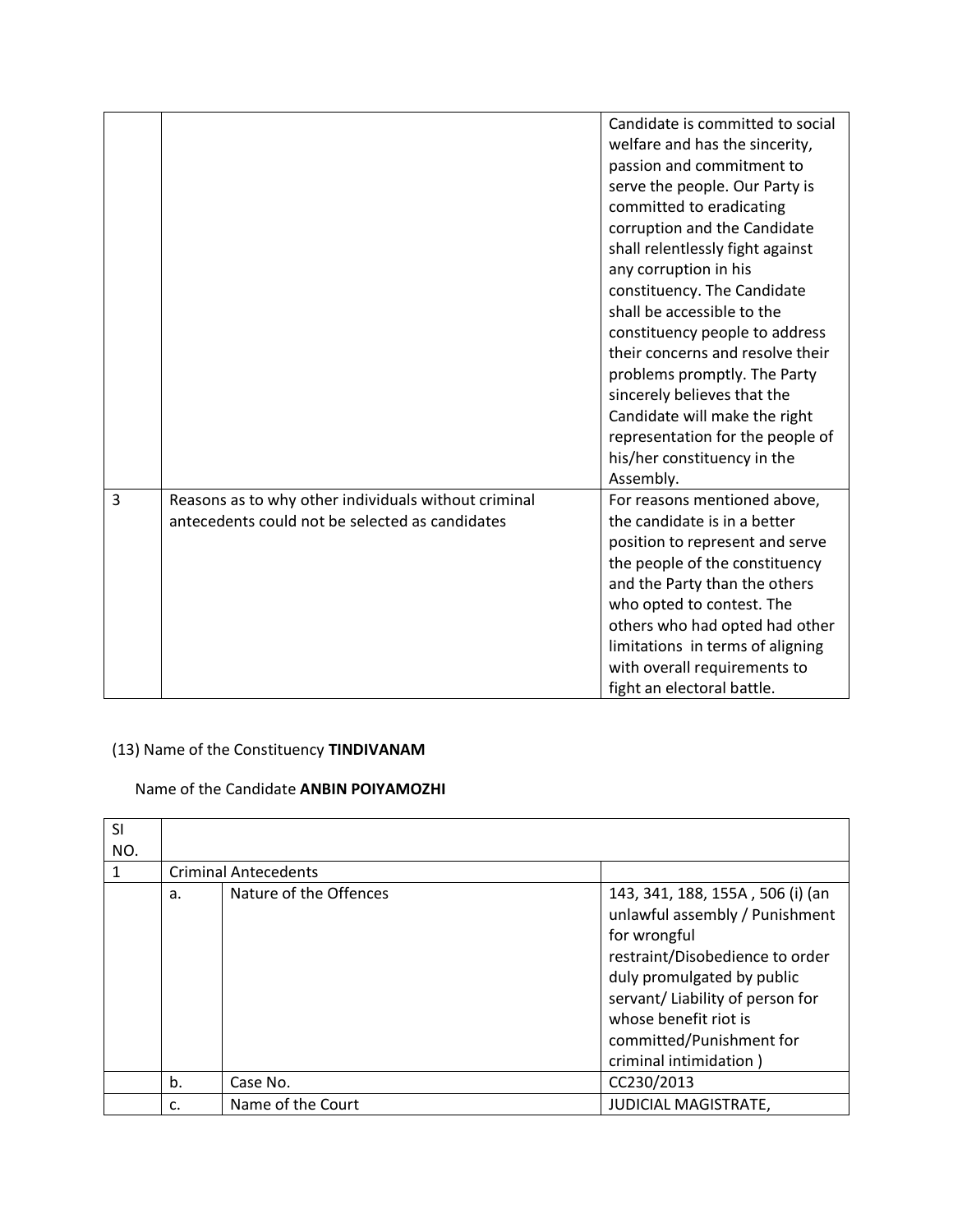|                |    |                                                      | TINDIVANAM                                                                                                                                                                                                                                                                                                                                                                                                                                                                                                                                                                                                                                                                                                                      |
|----------------|----|------------------------------------------------------|---------------------------------------------------------------------------------------------------------------------------------------------------------------------------------------------------------------------------------------------------------------------------------------------------------------------------------------------------------------------------------------------------------------------------------------------------------------------------------------------------------------------------------------------------------------------------------------------------------------------------------------------------------------------------------------------------------------------------------|
|                | d. | Whether charges have been framed or not<br>(YES/NO)  | <b>YES</b>                                                                                                                                                                                                                                                                                                                                                                                                                                                                                                                                                                                                                                                                                                                      |
|                | e. | Date of conviction, if any                           | Not Applicable                                                                                                                                                                                                                                                                                                                                                                                                                                                                                                                                                                                                                                                                                                                  |
|                | f. | Details of punishment undergone, If any              | Not Applicable                                                                                                                                                                                                                                                                                                                                                                                                                                                                                                                                                                                                                                                                                                                  |
|                | g. | Any other information required to be given           | Nil                                                                                                                                                                                                                                                                                                                                                                                                                                                                                                                                                                                                                                                                                                                             |
| $\overline{2}$ |    | The reasons for the selection of the candidate.      | The Party earnestly believes that<br>the case has been wrongly<br>foisted on the candidate and<br>that the Candidate shall be<br>acquitted in the case. The<br>Candidate is committed to social<br>welfare and has the sincerity,<br>passion and commitment to<br>serve the people. Our Party is<br>committed to eradicating<br>corruption and the Candidate<br>shall relentlessly fight against<br>any corruption in his<br>constituency. The Candidate<br>shall be accessible to the<br>constituency people to address<br>their concerns and resolve their<br>problems promptly. The Party<br>sincerely believes that the<br>Candidate will make the right<br>representation for the people of<br>his/her constituency in the |
| $\overline{3}$ |    | Reasons as to why other individuals without criminal | Assembly.<br>For reasons mentioned above,                                                                                                                                                                                                                                                                                                                                                                                                                                                                                                                                                                                                                                                                                       |
|                |    | antecedents could not be selected as candidates      | the candidate is in a better<br>position to represent and serve                                                                                                                                                                                                                                                                                                                                                                                                                                                                                                                                                                                                                                                                 |
|                |    |                                                      | the people of the constituency                                                                                                                                                                                                                                                                                                                                                                                                                                                                                                                                                                                                                                                                                                  |
|                |    |                                                      | and the Party than the others                                                                                                                                                                                                                                                                                                                                                                                                                                                                                                                                                                                                                                                                                                   |
|                |    |                                                      | who opted to contest. The                                                                                                                                                                                                                                                                                                                                                                                                                                                                                                                                                                                                                                                                                                       |
|                |    |                                                      | others who had opted had other                                                                                                                                                                                                                                                                                                                                                                                                                                                                                                                                                                                                                                                                                                  |
|                |    |                                                      | limitations in terms of other                                                                                                                                                                                                                                                                                                                                                                                                                                                                                                                                                                                                                                                                                                   |
|                |    |                                                      | personal commitments.                                                                                                                                                                                                                                                                                                                                                                                                                                                                                                                                                                                                                                                                                                           |

### (14) Name of the Constituency **GUDALUR**

### Name of the Candidate **BABU J**

| -SI |                             |                        |                                |
|-----|-----------------------------|------------------------|--------------------------------|
| NO. |                             |                        |                                |
|     | <b>Criminal Antecedents</b> |                        |                                |
|     | а.                          | Nature of the Offences | 286 IPC, 4A (1a) 4 TNOPPAD ACT |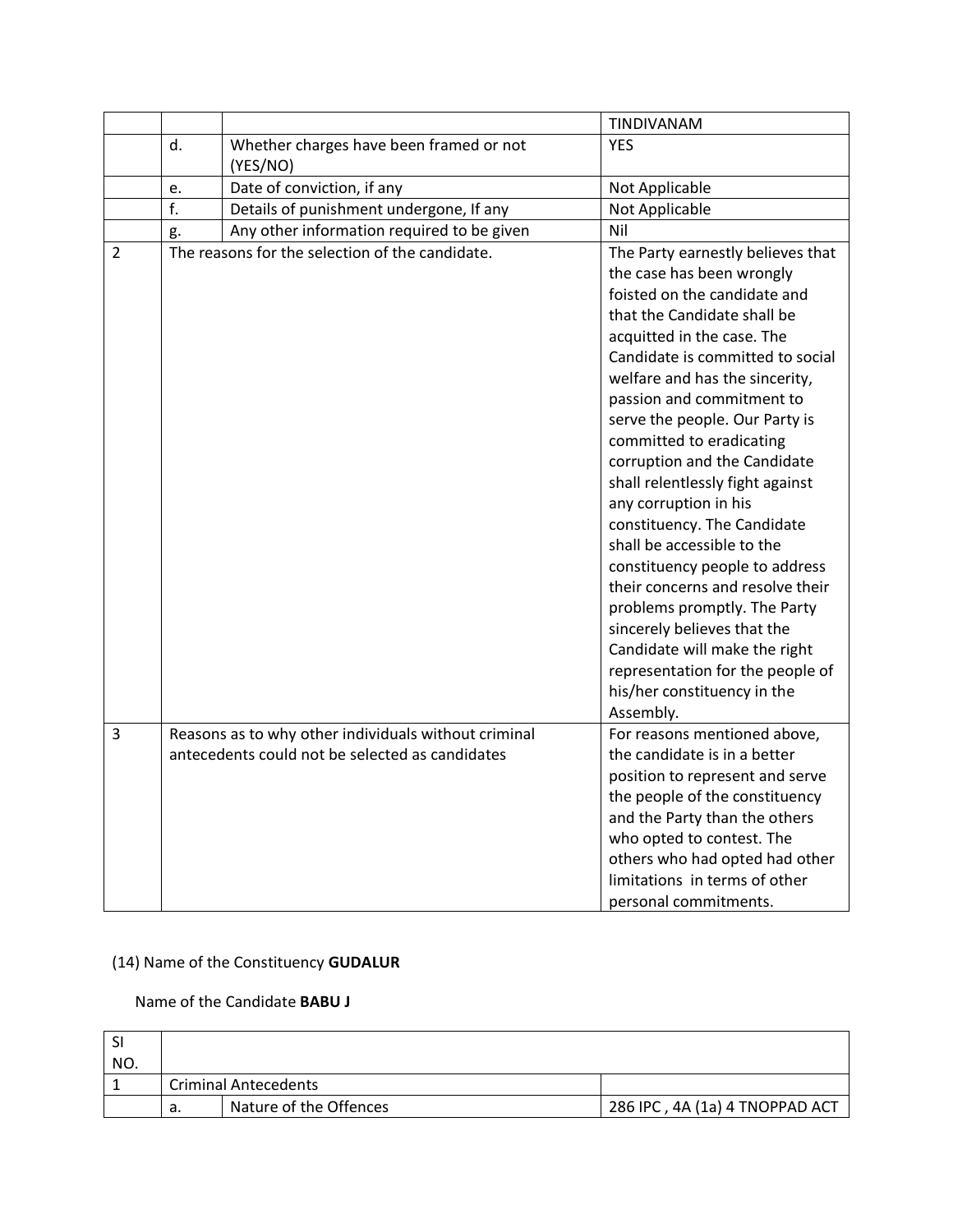|                     |    |                                                                                                         | , GUDALUR (Negligent conduct                                                                                                                                                                                                                                                                                                                                                                                                                                                                                                                                                                                                                                                                                                                                                                     |
|---------------------|----|---------------------------------------------------------------------------------------------------------|--------------------------------------------------------------------------------------------------------------------------------------------------------------------------------------------------------------------------------------------------------------------------------------------------------------------------------------------------------------------------------------------------------------------------------------------------------------------------------------------------------------------------------------------------------------------------------------------------------------------------------------------------------------------------------------------------------------------------------------------------------------------------------------------------|
|                     |    |                                                                                                         | with respect to explosive                                                                                                                                                                                                                                                                                                                                                                                                                                                                                                                                                                                                                                                                                                                                                                        |
|                     |    |                                                                                                         | substance/ Extension of Code to                                                                                                                                                                                                                                                                                                                                                                                                                                                                                                                                                                                                                                                                                                                                                                  |
|                     |    |                                                                                                         | extra-territorial offences)                                                                                                                                                                                                                                                                                                                                                                                                                                                                                                                                                                                                                                                                                                                                                                      |
|                     | b. | Case No.                                                                                                | CR NO 155/2019 & 153/2019                                                                                                                                                                                                                                                                                                                                                                                                                                                                                                                                                                                                                                                                                                                                                                        |
|                     | c. | Name of the Court                                                                                       | <b>JUDICIAL MAGISTRATE</b>                                                                                                                                                                                                                                                                                                                                                                                                                                                                                                                                                                                                                                                                                                                                                                       |
|                     | d. | Whether charges have been framed or not<br>(YES/NO)                                                     | <b>NO</b>                                                                                                                                                                                                                                                                                                                                                                                                                                                                                                                                                                                                                                                                                                                                                                                        |
|                     | e. | Date of conviction, if any                                                                              | Not Applicable                                                                                                                                                                                                                                                                                                                                                                                                                                                                                                                                                                                                                                                                                                                                                                                   |
|                     | f. | Details of punishment undergone, If any                                                                 | Not Applicable                                                                                                                                                                                                                                                                                                                                                                                                                                                                                                                                                                                                                                                                                                                                                                                   |
|                     | g. | Any other information required to be given                                                              | Nil                                                                                                                                                                                                                                                                                                                                                                                                                                                                                                                                                                                                                                                                                                                                                                                              |
| $\overline{2}$<br>3 |    | The reasons for the selection of the candidate.<br>Reasons as to why other individuals without criminal | Based on the representation of<br>the Candidates, the Party<br>earnestly believes that the<br>candidate has been wrongly<br>implicated in the case and the<br>Candidate has taken appropriate<br>legal recourse to ensure the<br>honourable acquittal.<br>The Candidate has the passion,<br>dedication and commitment to<br>work for the welfare of the<br>people.<br>The Candidate has avowed to<br>fight against corruption, which<br>the MNM wants to eradicate<br>totally.<br>The Candidate shall be available<br>for the constituency people to<br>address all their day to day<br>concerns The Party sincerely<br>believes that the Candidate is<br>the best choice among willing<br>applicants to make the right<br>representation for the people of<br>his constituency in the Assembly. |
|                     |    |                                                                                                         |                                                                                                                                                                                                                                                                                                                                                                                                                                                                                                                                                                                                                                                                                                                                                                                                  |
|                     |    | antecedents could not be selected as candidates                                                         |                                                                                                                                                                                                                                                                                                                                                                                                                                                                                                                                                                                                                                                                                                                                                                                                  |

### (15) Name of the Constituency **VALPARAI**

#### Name of the Candidate **SENTHIL RAJ**

| -SI |                             |                        |                             |
|-----|-----------------------------|------------------------|-----------------------------|
| NO. |                             |                        |                             |
|     | <b>Criminal Antecedents</b> |                        |                             |
|     | а.                          | Nature of the Offences | 153A, 505(2) IPC (Promoting |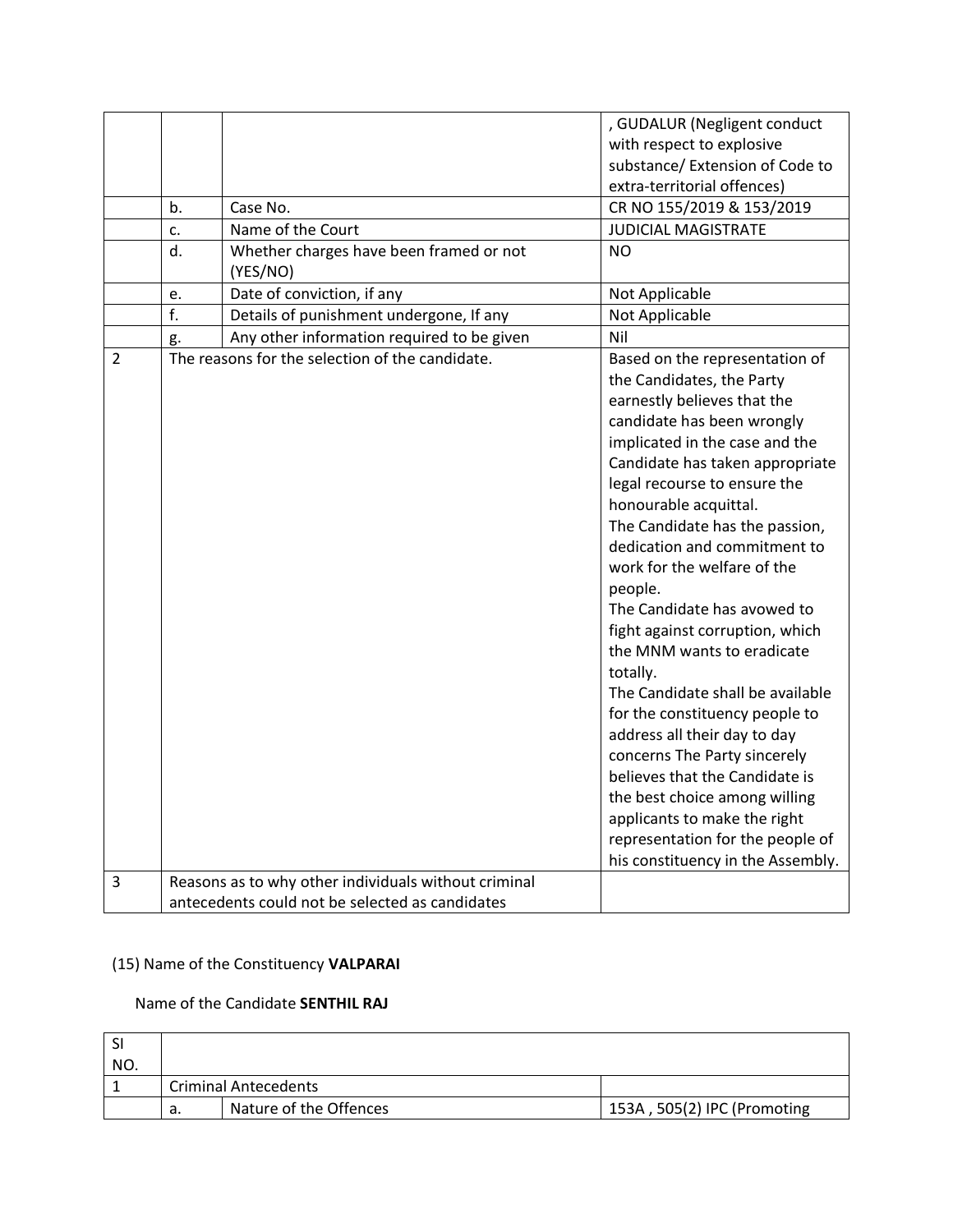|                |    |                                                 | enmity between different groups   |
|----------------|----|-------------------------------------------------|-----------------------------------|
|                |    |                                                 | on grounds of religion, race,     |
|                |    |                                                 | place of birth, residence,        |
|                |    |                                                 | language, etc., and doing acts    |
|                |    |                                                 | prejudicial to maintenance of     |
|                |    |                                                 | harmony/ Whoever makes,           |
|                |    |                                                 | publishes or circulates any       |
|                |    |                                                 | statement, rumour or report)      |
|                | b. | Case No.                                        | 1106/2018,                        |
|                | c. | Name of the Court                               | <b>NOT APPLICABLE</b>             |
|                | d. | Whether charges have been framed or not         | <b>NO</b>                         |
|                |    | (YES/NO)                                        |                                   |
|                | e. | Date of conviction, if any                      | Not Applicable                    |
|                | f. | Details of punishment undergone, If any         | Not Applicable                    |
|                | g. | Any other information required to be given      | Nil                               |
| $\overline{2}$ |    | The reasons for the selection of the candidate. | The Party earnestly believes that |
|                |    |                                                 | the case has been wrongly         |
|                |    |                                                 | foisted on the candidate and      |
|                |    |                                                 | that the Candidate shall be       |
|                |    |                                                 | acquitted in the case. The        |
|                |    |                                                 | Candidate is committed to social  |
|                |    |                                                 | welfare and has the sincerity,    |
|                |    |                                                 | passion and commitment to         |
|                |    |                                                 | serve the people. Our Party is    |
|                |    |                                                 | committed to eradicating          |
|                |    |                                                 | corruption and the Candidate      |
|                |    |                                                 | shall relentlessly fight against  |
|                |    |                                                 | any corruption in his             |
|                |    |                                                 | constituency. The Candidate       |
|                |    |                                                 | shall be accessible to the        |
|                |    |                                                 | constituency people to address    |
|                |    |                                                 | their concerns and resolve their  |
|                |    |                                                 | problems promptly. The Party      |
|                |    |                                                 | sincerely believes that the       |
|                |    |                                                 | Candidate will make the right     |
|                |    |                                                 | representation for the people of  |
|                |    |                                                 | his/her constituency in the       |
|                |    |                                                 | Assembly.                         |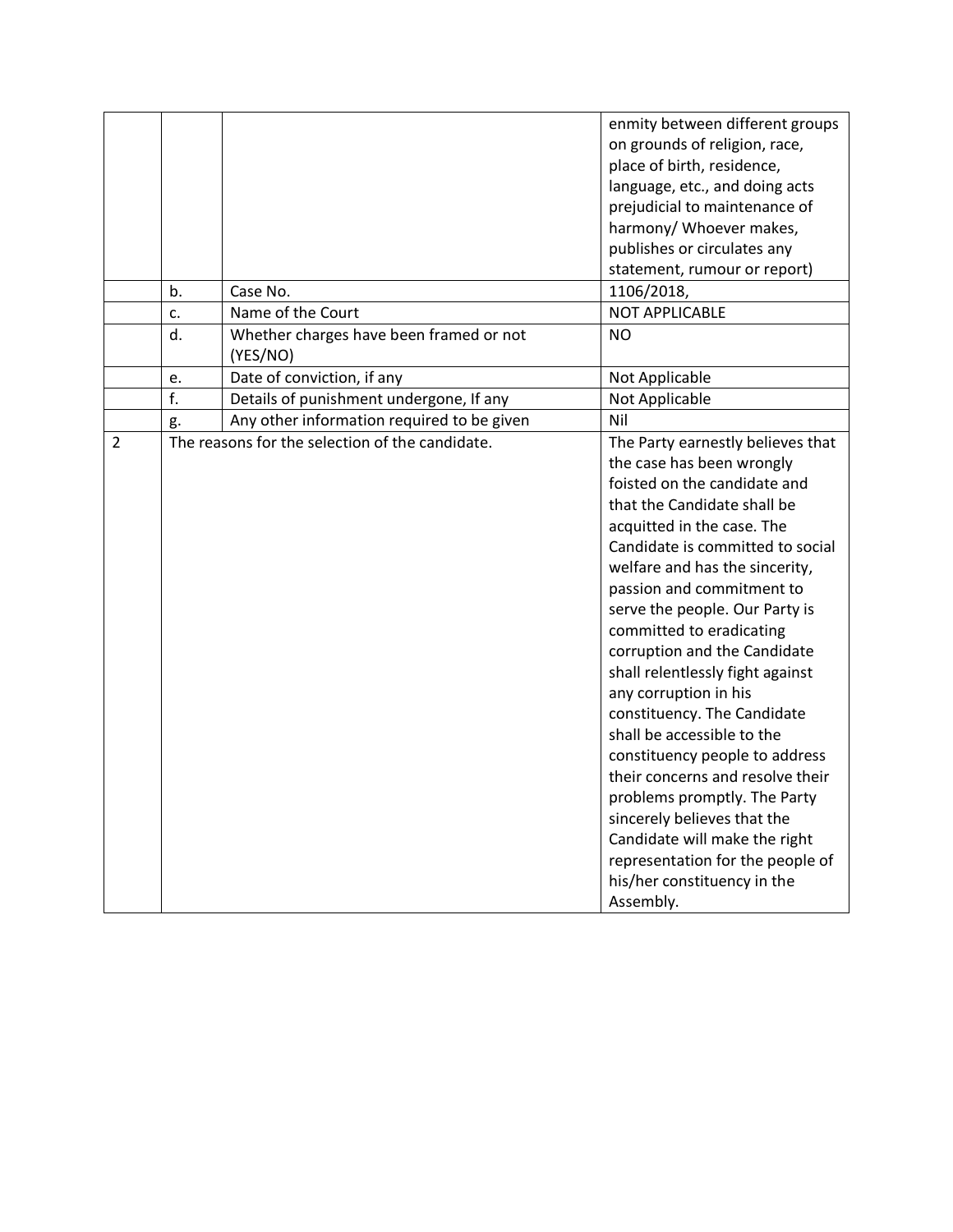| 3 | Reasons as to why other individuals without criminal | For reasons mentioned above,    |
|---|------------------------------------------------------|---------------------------------|
|   | antecedents could not be selected as candidates      | the candidate is in a better    |
|   |                                                      | position to represent and serve |
|   |                                                      | the people of the constituency  |
|   |                                                      | and the Party than the others   |
|   |                                                      | who opted to contest. The       |
|   |                                                      | others who had opted had other  |
|   |                                                      | limitations in terms of time    |
|   |                                                      | available to spend in           |
|   |                                                      | constituency                    |
|   |                                                      |                                 |
|   |                                                      |                                 |

# (16) Name of the Constituency **TIRUMANGALAM**

### Name of the Candidate **RAM KUMAR**

| SI             |                             |                                                 |                                  |
|----------------|-----------------------------|-------------------------------------------------|----------------------------------|
| NO.            |                             |                                                 |                                  |
| $\mathbf{1}$   | <b>Criminal Antecedents</b> |                                                 |                                  |
|                | a.                          | Nature of the Offences                          | 147, 148, 323, 384, 506(2) (     |
|                |                             |                                                 | Punishment for rioting/ Rioting, |
|                |                             |                                                 | armed with deadly weapon/        |
|                |                             |                                                 | Punishment for voluntarily       |
|                |                             |                                                 | causing hurt/Punishment for      |
|                |                             |                                                 | extortion/Punishment for         |
|                |                             |                                                 | criminal intimidation)           |
|                | b.                          | Case No.                                        | CASE NO 24/2019                  |
|                | c.                          | Name of the Court                               | <b>NOT APPLICABLE</b>            |
|                | d.                          | Whether charges have been framed or not         | <b>NO</b>                        |
|                |                             | (YES/NO)                                        |                                  |
|                | e.                          | Date of conviction, if any                      | Not Applicable                   |
|                | f.                          | Details of punishment undergone, If any         | Not Applicable                   |
|                | g.                          | Any other information required to be given      | Nil                              |
| $\overline{2}$ |                             | The reasons for the selection of the candidate. | Based on the representation of   |
|                |                             |                                                 | the Candidates, the Party        |
|                |                             |                                                 | earnestly believes that the      |
|                |                             |                                                 | candidate has been wrongly       |
|                |                             |                                                 | implicated in the case and the   |
|                |                             |                                                 | Candidate has taken appropriate  |
|                |                             |                                                 | legal recourse to ensure the     |
|                |                             |                                                 | honourable acquittal.            |
|                |                             |                                                 | The Candidate has the passion,   |
|                |                             |                                                 | dedication and commitment to     |
|                |                             |                                                 | work for the welfare of the      |
|                |                             |                                                 | people.                          |
|                |                             |                                                 | The Candidate has avowed to      |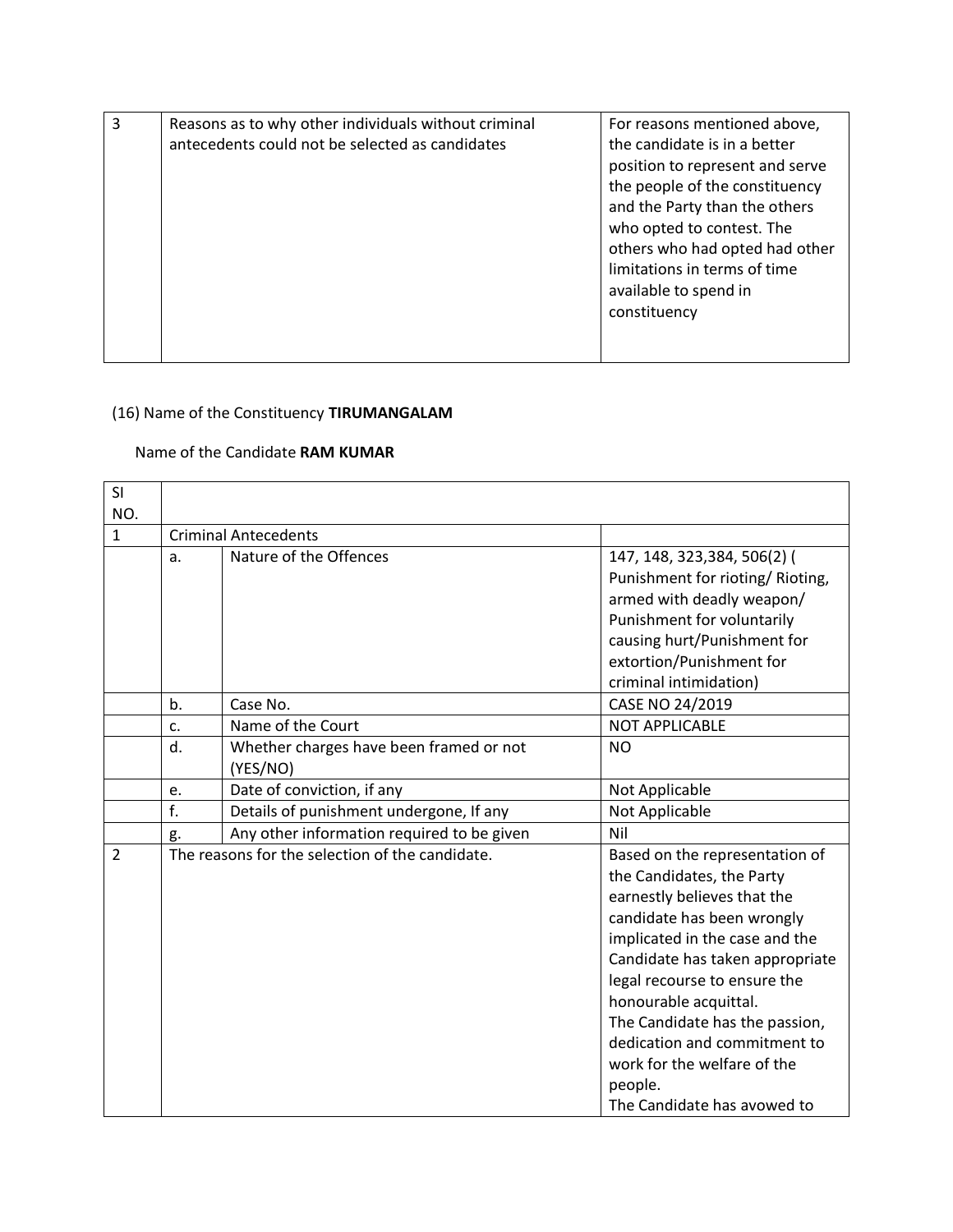|   |                                                      | fight against corruption, which   |
|---|------------------------------------------------------|-----------------------------------|
|   |                                                      | the MNM wants to eradicate        |
|   |                                                      | totally.                          |
|   |                                                      | The Candidate shall be available  |
|   |                                                      | for the constituency people to    |
|   |                                                      | address all their day to day      |
|   |                                                      | concerns The Party sincerely      |
|   |                                                      | believes that the Candidate is    |
|   |                                                      | the best choice among willing     |
|   |                                                      | applicants to make the right      |
|   |                                                      | representation for the people of  |
|   |                                                      | his constituency in the Assembly. |
| 3 | Reasons as to why other individuals without criminal | For reasons mentioned above,      |
|   | antecedents could not be selected as candidates      | the candidate is in a better      |
|   |                                                      | position to represent and serve   |
|   |                                                      | the people of the constituency    |
|   |                                                      | and the Party than the others     |
|   |                                                      | who opted to contest. The         |
|   |                                                      | others who had opted had other    |
|   |                                                      | limitations in terms of other     |
|   |                                                      | personal commitments.             |

# (17) Name of the Constituency **ANDIPATTY**

### Name of the Candidate **GUNASEKARAN**

| <b>SI</b> |    |                             |                                                                                                                                                                                                                                                                                                                                                                                                                                                                                                                                                                                              |
|-----------|----|-----------------------------|----------------------------------------------------------------------------------------------------------------------------------------------------------------------------------------------------------------------------------------------------------------------------------------------------------------------------------------------------------------------------------------------------------------------------------------------------------------------------------------------------------------------------------------------------------------------------------------------|
| NO.       |    |                             |                                                                                                                                                                                                                                                                                                                                                                                                                                                                                                                                                                                              |
| 1         |    | <b>Criminal Antecedents</b> |                                                                                                                                                                                                                                                                                                                                                                                                                                                                                                                                                                                              |
|           | a. | Nature of the Offences      | 151 Cr.PC, 143, 341, 283 IPC,<br>294(b), 323, 324, 379, 506 (ii),<br>294 IPC (A police officer knowing<br>of a design to commit any<br>cognizable offence may arrest,<br>without orders from a<br>Magistrate and without a<br>warrant/ unlawful assembly,<br>shall be punished with<br>/Punishment for wrongful<br>restraint/Danger or obstruction<br>in public way or line of<br>navigation/sings, recites or<br>utters any obscene song, ballad<br>or words, in or near any public<br>place/Punishment for voluntarily<br>causing hurt/Voluntarily causing<br>hurt by dangerous weapons or |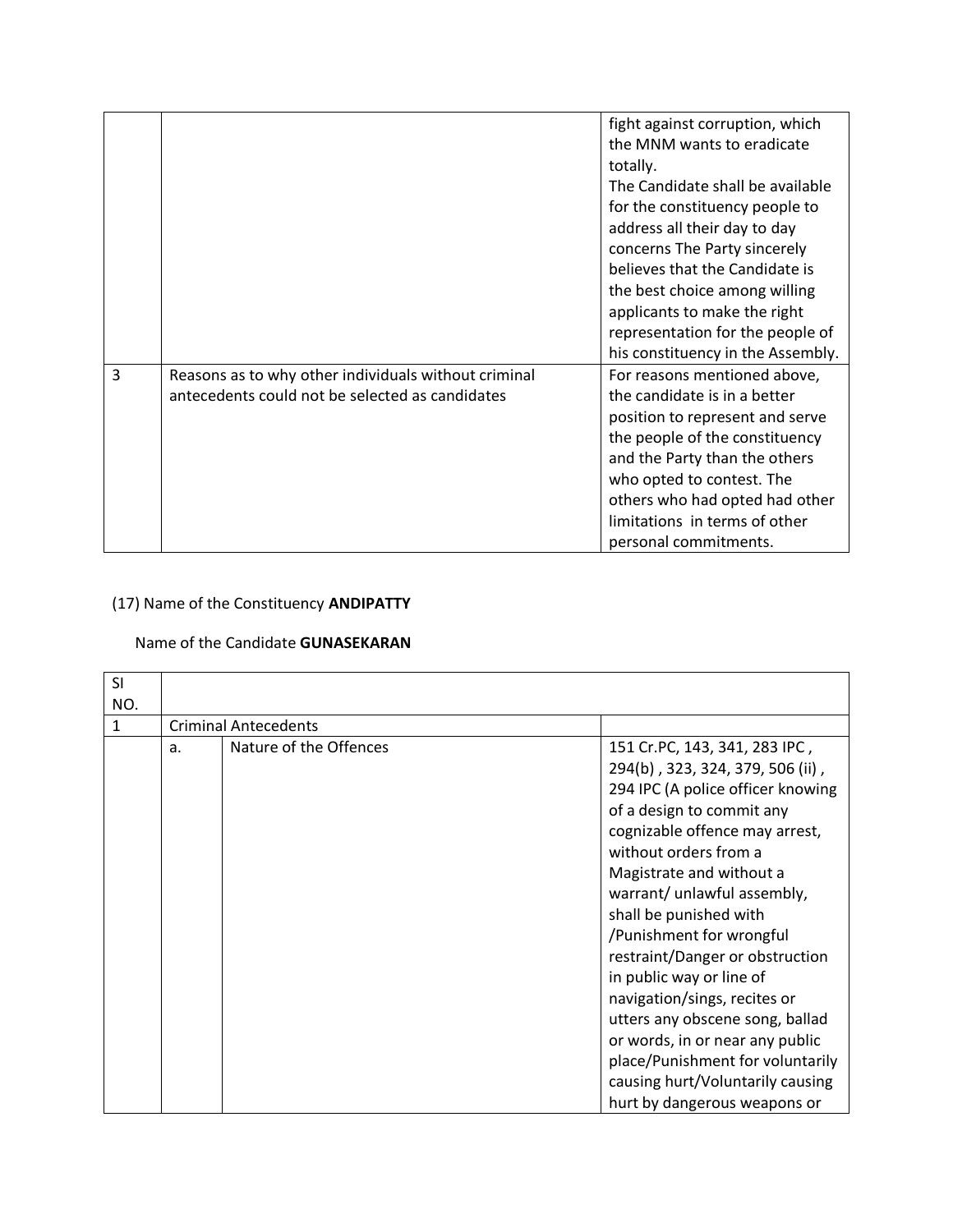|                |    |                                                      | means/Punishment for              |
|----------------|----|------------------------------------------------------|-----------------------------------|
|                |    |                                                      | theft/Punishment for criminal     |
|                |    |                                                      | intimidation/Obscene acts and     |
|                |    |                                                      | songs)                            |
|                | b. | Case No.                                             | CR NO 369/2018, 68/2020,          |
|                |    |                                                      | 482/2020                          |
|                |    |                                                      |                                   |
|                | c. | Name of the Court                                    | <b>NOT APPLICABLE</b>             |
|                | d. | Whether charges have been framed or not              | <b>YES</b>                        |
|                |    | (YES/NO)                                             |                                   |
|                | e. | Date of conviction, if any                           | Not Applicable                    |
|                | f. | Details of punishment undergone, If any              | Not Applicable                    |
|                | g. | Any other information required to be given           | Nil                               |
| $\overline{2}$ |    | The reasons for the selection of the candidate.      | Based on the representation of    |
|                |    |                                                      | the Candidates, the Party         |
|                |    |                                                      | earnestly believes that the       |
|                |    |                                                      | candidate has been wrongly        |
|                |    |                                                      | implicated in the case and the    |
|                |    |                                                      | Candidate has taken appropriate   |
|                |    |                                                      | legal recourse to ensure the      |
|                |    |                                                      | honourable acquittal.             |
|                |    |                                                      | The Candidate has the passion,    |
|                |    |                                                      | dedication and commitment to      |
|                |    |                                                      | work for the welfare of the       |
|                |    |                                                      | people.                           |
|                |    |                                                      | The Candidate has avowed to       |
|                |    |                                                      | fight against corruption, which   |
|                |    |                                                      | the MNM wants to eradicate        |
|                |    |                                                      | totally.                          |
|                |    |                                                      | The Candidate shall be available  |
|                |    |                                                      |                                   |
|                |    |                                                      | for the constituency people to    |
|                |    |                                                      | address all their day to day      |
|                |    |                                                      | concerns The Party sincerely      |
|                |    |                                                      | believes that the Candidate is    |
|                |    |                                                      | the best choice among willing     |
|                |    |                                                      | applicants to make the right      |
|                |    |                                                      | representation for the people of  |
|                |    |                                                      | his constituency in the Assembly. |
| 3              |    | Reasons as to why other individuals without criminal | For reasons mentioned above,      |
|                |    | antecedents could not be selected as candidates      | the candidate is in a better      |
|                |    |                                                      | position to represent and serve   |
|                |    |                                                      | the people of the constituency    |
|                |    |                                                      | and the Party than the others     |
|                |    |                                                      | who opted to contest. The         |
|                |    |                                                      | others who had opted had other    |
|                |    |                                                      | limitations in terms of time      |
|                |    |                                                      |                                   |
|                |    |                                                      | available to spend in             |
|                |    |                                                      | constituency                      |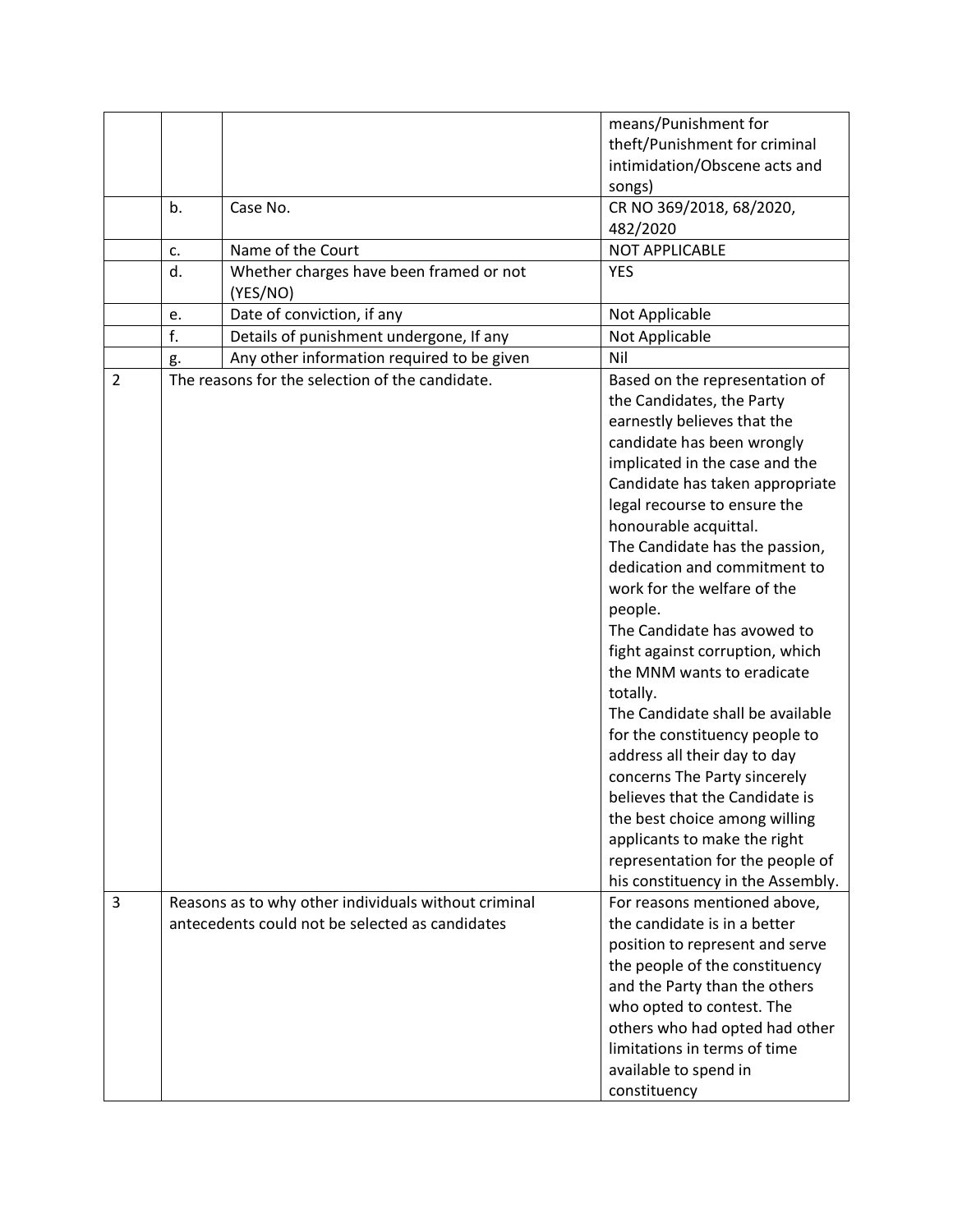### (18) Name of the Constituency **COIMBATORE SOUTH**

### Name of the Candidate **KAMALHAASAN**

| SI                  |                  |                                                       |                                                                                                                                                                                                                                                                             |
|---------------------|------------------|-------------------------------------------------------|-----------------------------------------------------------------------------------------------------------------------------------------------------------------------------------------------------------------------------------------------------------------------------|
| NO.<br>$\mathbf{1}$ |                  |                                                       |                                                                                                                                                                                                                                                                             |
|                     | a.               | <b>Criminal Antecedents</b><br>Nature of the Offences | Section: 153A and 295A of IPC-<br>Allegation for promoting enmity<br>between different groups on<br>grounds of religions, race, place                                                                                                                                       |
|                     |                  |                                                       | of birth, residence language,<br>etc.,                                                                                                                                                                                                                                      |
|                     |                  |                                                       | Section 143, 188 and 153A of IPC<br>- Allegation for Unlawful<br>Assembly, Disobedience to order<br>duly promulgated by public<br>servant and Promoting enmity<br>between different groups on<br>grounds of religion, race, place<br>of birth, residence, language,<br>etc. |
|                     |                  |                                                       | Section: 298 of IPC - Allegation<br>for Uttering words, etc., with<br>deliberate intent to wound the<br>religious feelings of any person                                                                                                                                    |
|                     | b.               | Case No.                                              | CC 12 of 2021, CC 91 of 2017, FIR<br>No: 305/2018                                                                                                                                                                                                                           |
|                     | C.               | Name of the Court                                     | Before the 1st - District Munsif<br>cum Judicial Magistrate,<br>Aravakurichi                                                                                                                                                                                                |
|                     |                  |                                                       | Before the Judicial Magistrate<br>Court, Valliyoor                                                                                                                                                                                                                          |
|                     | d.               | Whether charges have been framed or not<br>(YES/NO)   | N <sub>O</sub>                                                                                                                                                                                                                                                              |
|                     | e.               | Date of conviction, if any                            | Not Applicable                                                                                                                                                                                                                                                              |
|                     | $\overline{f}$ . | Details of punishment undergone, If any               | Not Applicable                                                                                                                                                                                                                                                              |
|                     | g.               | Any other information required to be given            | Nil                                                                                                                                                                                                                                                                         |
| $\overline{2}$      |                  | The reasons for the selection of the candidate.       | The Party earnestly believes that<br>the case has been wrongly<br>foisted on the candidate and<br>that the Candidate shall be<br>acquitted in the case. The                                                                                                                 |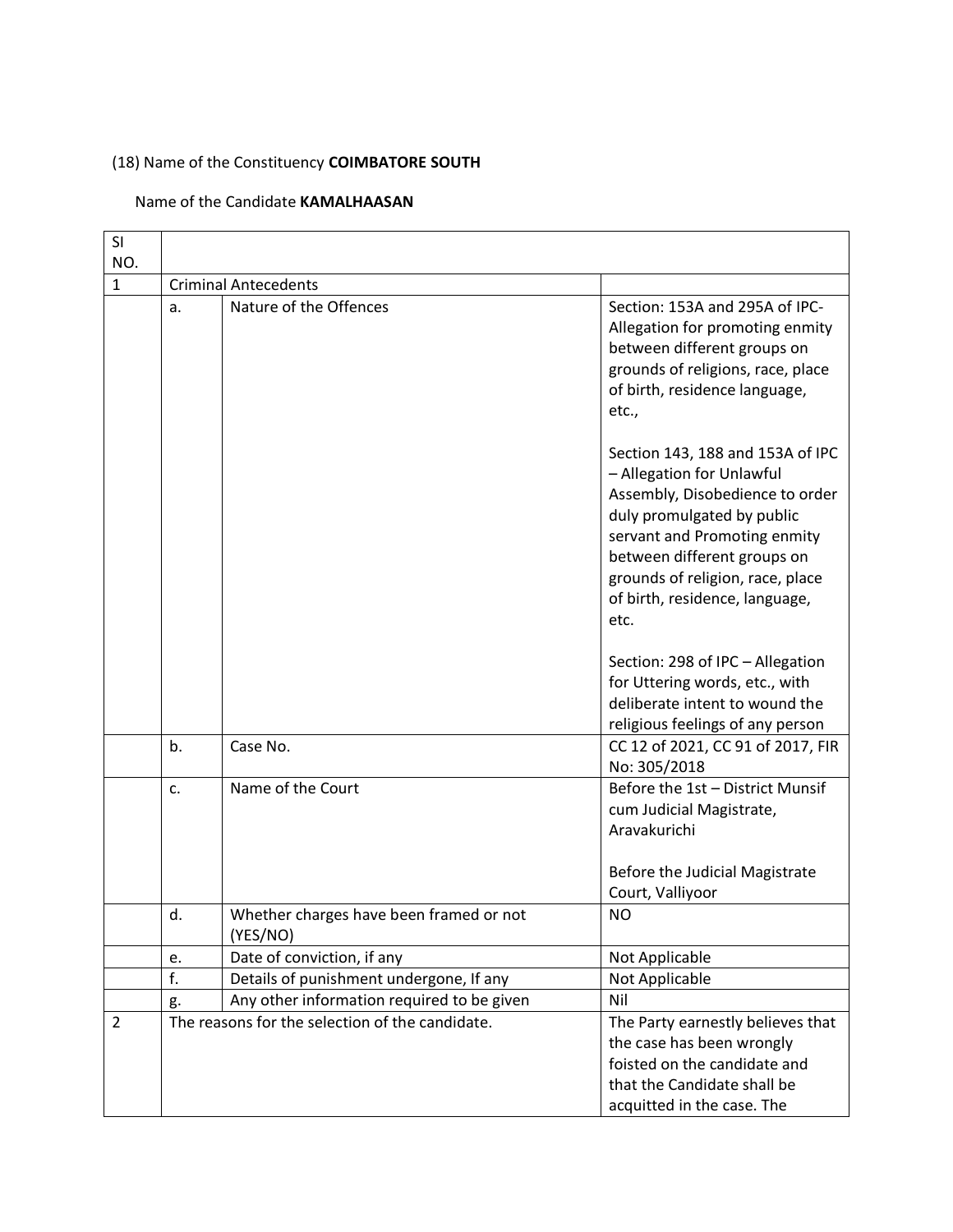|   |                                                                                                         | Candidate is committed to social<br>welfare and has the sincerity,<br>passion and commitment to<br>serve the people. Our Party is<br>committed to eradicating<br>corruption and the Candidate<br>shall relentlessly fight against<br>any corruption in his<br>constituency. The Candidate<br>shall be accessible to the<br>constituency people to address<br>their concerns and resolve their<br>problems promptly. The Party<br>sincerely believes that the<br>Candidate will make the right<br>representation for the people of<br>his/her constituency in the |
|---|---------------------------------------------------------------------------------------------------------|------------------------------------------------------------------------------------------------------------------------------------------------------------------------------------------------------------------------------------------------------------------------------------------------------------------------------------------------------------------------------------------------------------------------------------------------------------------------------------------------------------------------------------------------------------------|
|   |                                                                                                         | Assembly.                                                                                                                                                                                                                                                                                                                                                                                                                                                                                                                                                        |
| 3 | Reasons as to why other individuals without criminal<br>antecedents could not be selected as candidates | For reasons mentioned above,<br>the candidate is in a better<br>position to represent and serve<br>the people of the constituency<br>and the Party than the others<br>who opted to contest. The<br>others who had opted had other<br>limitations in terms of other<br>personal commitments.                                                                                                                                                                                                                                                                      |

### (19) Name of the Constituency **VIRUGAMBAKKAM**

#### Name of the Candidate **SNEHAN**

| <b>SI</b>      |                                                 |                                            |                                   |  |
|----------------|-------------------------------------------------|--------------------------------------------|-----------------------------------|--|
| NO.            |                                                 |                                            |                                   |  |
| 1              |                                                 | <b>Criminal Antecedents</b>                |                                   |  |
|                | a.                                              | Nature of the Offences                     | Section 279,337 IPC - Rash        |  |
|                |                                                 |                                            | driving or riding on a public way |  |
|                | b.                                              | Case No.                                   | CR No: 486/2020                   |  |
|                | C.                                              | Name of the Court                          |                                   |  |
|                | d.                                              | Whether charges have been framed or not    | <b>NO</b>                         |  |
|                |                                                 | (YES/NO)                                   |                                   |  |
|                | e.                                              | Date of conviction, if any                 | Not Applicable                    |  |
|                | f.                                              | Details of punishment undergone, If any    | Not Applicable                    |  |
|                | g.                                              | Any other information required to be given | Nil                               |  |
| $\mathfrak{p}$ | The reasons for the selection of the candidate. |                                            | Based on the representation of    |  |
|                |                                                 |                                            | the Candidates, the Party         |  |
|                |                                                 |                                            | earnestly believes that the       |  |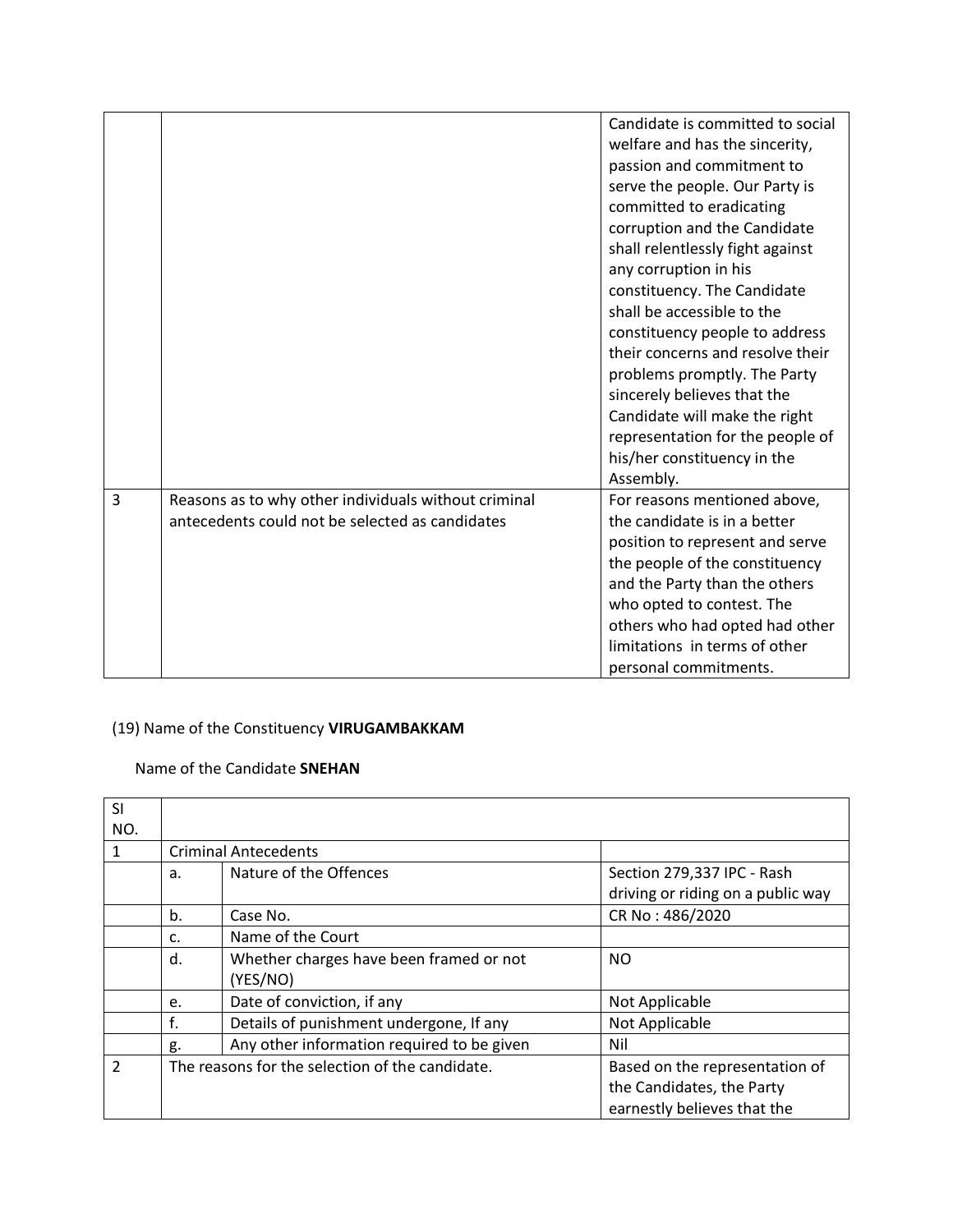|                |                                                      | candidate has been wrongly        |
|----------------|------------------------------------------------------|-----------------------------------|
|                |                                                      | implicated in the case and the    |
|                |                                                      | Candidate has taken appropriate   |
|                |                                                      | legal recourse to ensure the      |
|                |                                                      |                                   |
|                |                                                      | honourable acquittal.             |
|                |                                                      | The Candidate has the passion,    |
|                |                                                      | dedication and commitment to      |
|                |                                                      | work for the welfare of the       |
|                |                                                      | people.                           |
|                |                                                      | The Candidate has avowed to       |
|                |                                                      | fight against corruption, which   |
|                |                                                      | the MNM wants to eradicate        |
|                |                                                      | totally.                          |
|                |                                                      | The Candidate shall be available  |
|                |                                                      | for the constituency people to    |
|                |                                                      | address all their day to day      |
|                |                                                      | concerns The Party sincerely      |
|                |                                                      | believes that the Candidate is    |
|                |                                                      | the best choice among willing     |
|                |                                                      | applicants to make the right      |
|                |                                                      | representation for the people of  |
|                |                                                      | his constituency in the Assembly. |
| $\overline{3}$ | Reasons as to why other individuals without criminal | For reasons mentioned above,      |
|                | antecedents could not be selected as candidates      | the candidate is in a better      |
|                |                                                      | position to represent and serve   |
|                |                                                      | the people of the constituency    |
|                |                                                      | and the Party than the others     |
|                |                                                      | who opted to contest. The         |
|                |                                                      | others who had opted had other    |
|                |                                                      | limitations in terms of aligning  |
|                |                                                      | with overall requirements to      |
|                |                                                      | fight an electoral battle.        |

# (20) Name of the Constituency **KOLATHUR**

#### Name of the Candidate **JAGADISH KUMAR**

| SI<br>NO. |    |                             |                                                                                                                                                                                                                          |
|-----------|----|-----------------------------|--------------------------------------------------------------------------------------------------------------------------------------------------------------------------------------------------------------------------|
|           |    | <b>Criminal Antecedents</b> |                                                                                                                                                                                                                          |
|           | a. | Nature of the Offences      | 294(b), 341, 506, 352 (sings,<br>recites or utters any obscene<br>song, ballad or words, in or near<br>any public place/Punishment for<br>wrongful restraint/Punishment<br>for criminal<br>intimidation/Whoever assaults |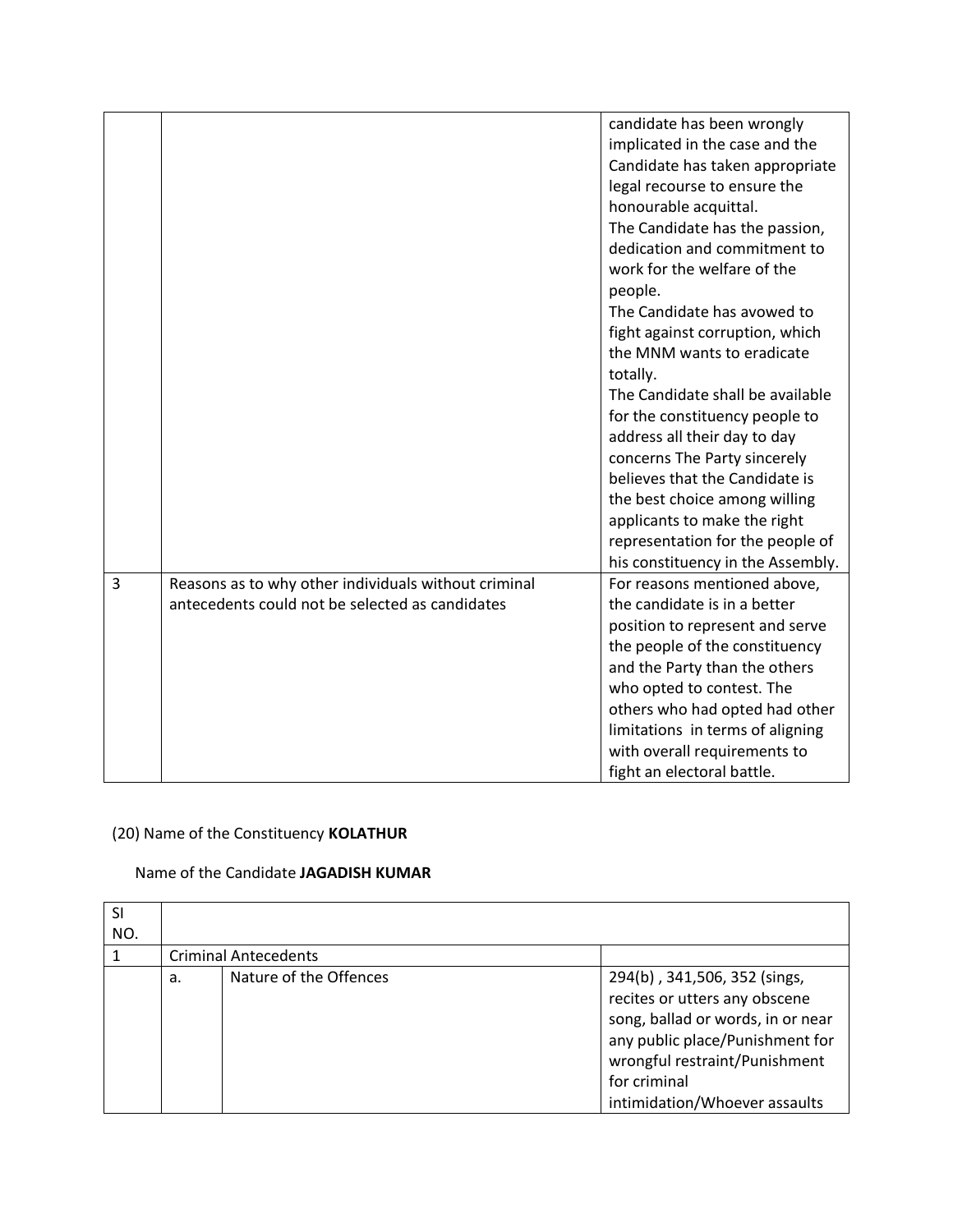|                |    |                                                      | or uses criminal force to any                             |
|----------------|----|------------------------------------------------------|-----------------------------------------------------------|
|                |    |                                                      | person otherwise than on grave                            |
|                |    |                                                      | and sudden provocation given by                           |
|                |    |                                                      | that person)                                              |
|                | b. | Case No.                                             | CC NO 10/201                                              |
|                | c. | Name of the Court                                    | JUDICIAL MAGISTRATE,                                      |
|                |    |                                                      | POONAMALLEE                                               |
|                | d. | Whether charges have been framed or not              | <b>NO</b>                                                 |
|                |    | (YES/NO)                                             |                                                           |
|                | e. | Date of conviction, if any                           | Not Applicable                                            |
|                | f. | Details of punishment undergone, If any              | Not Applicable                                            |
|                | g. | Any other information required to be given           | Nil                                                       |
| $\overline{2}$ |    | The reasons for the selection of the candidate.      | The Party earnestly believes that                         |
|                |    |                                                      | the case has been wrongly                                 |
|                |    |                                                      | foisted on the candidate and                              |
|                |    |                                                      | that the Candidate shall be                               |
|                |    |                                                      | acquitted in the case. The                                |
|                |    |                                                      | Candidate is committed to social                          |
|                |    |                                                      | welfare and has the sincerity,                            |
|                |    |                                                      | passion and commitment to                                 |
|                |    |                                                      | serve the people. Our Party is                            |
|                |    |                                                      | committed to eradicating                                  |
|                |    |                                                      | corruption and the Candidate                              |
|                |    |                                                      | shall relentlessly fight against                          |
|                |    |                                                      |                                                           |
|                |    |                                                      | any corruption in his                                     |
|                |    |                                                      | constituency. The Candidate<br>shall be accessible to the |
|                |    |                                                      |                                                           |
|                |    |                                                      | constituency people to address                            |
|                |    |                                                      | their concerns and resolve their                          |
|                |    |                                                      | problems promptly. The Party                              |
|                |    |                                                      | sincerely believes that the                               |
|                |    |                                                      | Candidate will make the right                             |
|                |    |                                                      | representation for the people of                          |
|                |    |                                                      | his/her constituency in the                               |
|                |    |                                                      | Assembly.                                                 |
| 3              |    | Reasons as to why other individuals without criminal | For reasons mentioned above,                              |
|                |    | antecedents could not be selected as candidates      | the candidate is in a better                              |
|                |    |                                                      | position to represent and serve                           |
|                |    |                                                      | the people of the constituency                            |
|                |    |                                                      | and the Party than the others                             |
|                |    |                                                      | who opted to contest. The                                 |
|                |    |                                                      | others who had opted had other                            |
|                |    |                                                      | limitations in terms of aligning                          |
|                |    |                                                      | with overall requirements to                              |
|                |    |                                                      | fight an electoral battle.                                |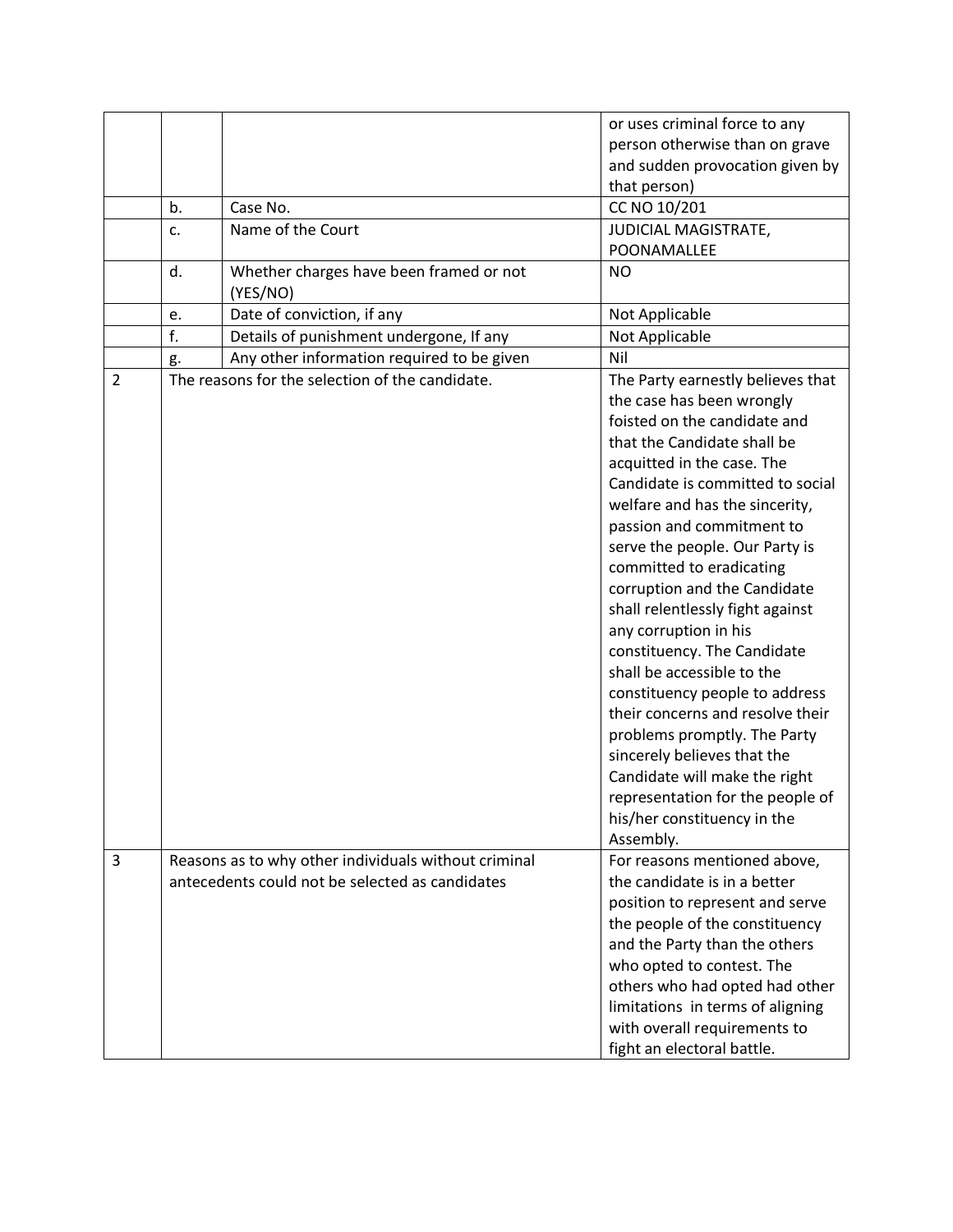### (21) Name of the Constituency **PALLAVARAM**

#### Name of the Candidate **SENTHIL KUMAR**

| SI<br>NO.      |                             |                                                                                                         |                                                                                                                                                                                                                                                                                                                                                                                                                                                                                                                                                                                                                                                                                                                                              |  |
|----------------|-----------------------------|---------------------------------------------------------------------------------------------------------|----------------------------------------------------------------------------------------------------------------------------------------------------------------------------------------------------------------------------------------------------------------------------------------------------------------------------------------------------------------------------------------------------------------------------------------------------------------------------------------------------------------------------------------------------------------------------------------------------------------------------------------------------------------------------------------------------------------------------------------------|--|
| $\mathbf{1}$   | <b>Criminal Antecedents</b> |                                                                                                         |                                                                                                                                                                                                                                                                                                                                                                                                                                                                                                                                                                                                                                                                                                                                              |  |
|                | a.                          | Nature of the Offences                                                                                  | 151 CRPC R/W; 7(1)(a) CLA ACT-<br>Participated in a protest                                                                                                                                                                                                                                                                                                                                                                                                                                                                                                                                                                                                                                                                                  |  |
|                | b.                          | Case No.                                                                                                | opposing TASMAC.<br>B.A.NO 2260/2015, CRIME NO<br>2641/15                                                                                                                                                                                                                                                                                                                                                                                                                                                                                                                                                                                                                                                                                    |  |
|                | c.                          | Name of the Court                                                                                       | <b>XVIIIMETROPOLITAN</b><br>MAGISTRATE COURT, SAIDAPET                                                                                                                                                                                                                                                                                                                                                                                                                                                                                                                                                                                                                                                                                       |  |
|                | d.                          | Whether charges have been framed or not<br>(YES/NO)                                                     | <b>NO</b>                                                                                                                                                                                                                                                                                                                                                                                                                                                                                                                                                                                                                                                                                                                                    |  |
|                | e.                          | Date of conviction, if any                                                                              | Not Applicable                                                                                                                                                                                                                                                                                                                                                                                                                                                                                                                                                                                                                                                                                                                               |  |
|                | f.                          | Details of punishment undergone, If any                                                                 | Not Applicable                                                                                                                                                                                                                                                                                                                                                                                                                                                                                                                                                                                                                                                                                                                               |  |
|                | g.                          | Any other information required to be given                                                              | Nil                                                                                                                                                                                                                                                                                                                                                                                                                                                                                                                                                                                                                                                                                                                                          |  |
| $\overline{2}$ |                             | The reasons for the selection of the candidate.                                                         | The Party earnestly believes that<br>the case has been wrongly<br>foisted on the candidate and<br>that the Candidate shall be<br>acquitted in the case. The<br>Candidate is committed to social<br>welfare and has the sincerity,<br>passion and commitment to<br>serve the people. Our Party is<br>committed to eradicating<br>corruption and the Candidate<br>shall relentlessly fight against<br>any corruption in his<br>constituency. The Candidate<br>shall be accessible to the<br>constituency people to address<br>their concerns and resolve their<br>problems promptly. The Party<br>sincerely believes that the<br>Candidate will make the right<br>representation for the people of<br>his/her constituency in the<br>Assembly. |  |
| 3              |                             | Reasons as to why other individuals without criminal<br>antecedents could not be selected as candidates | For reasons mentioned above,<br>the candidate is in a better<br>position to represent and serve<br>the people of the constituency                                                                                                                                                                                                                                                                                                                                                                                                                                                                                                                                                                                                            |  |